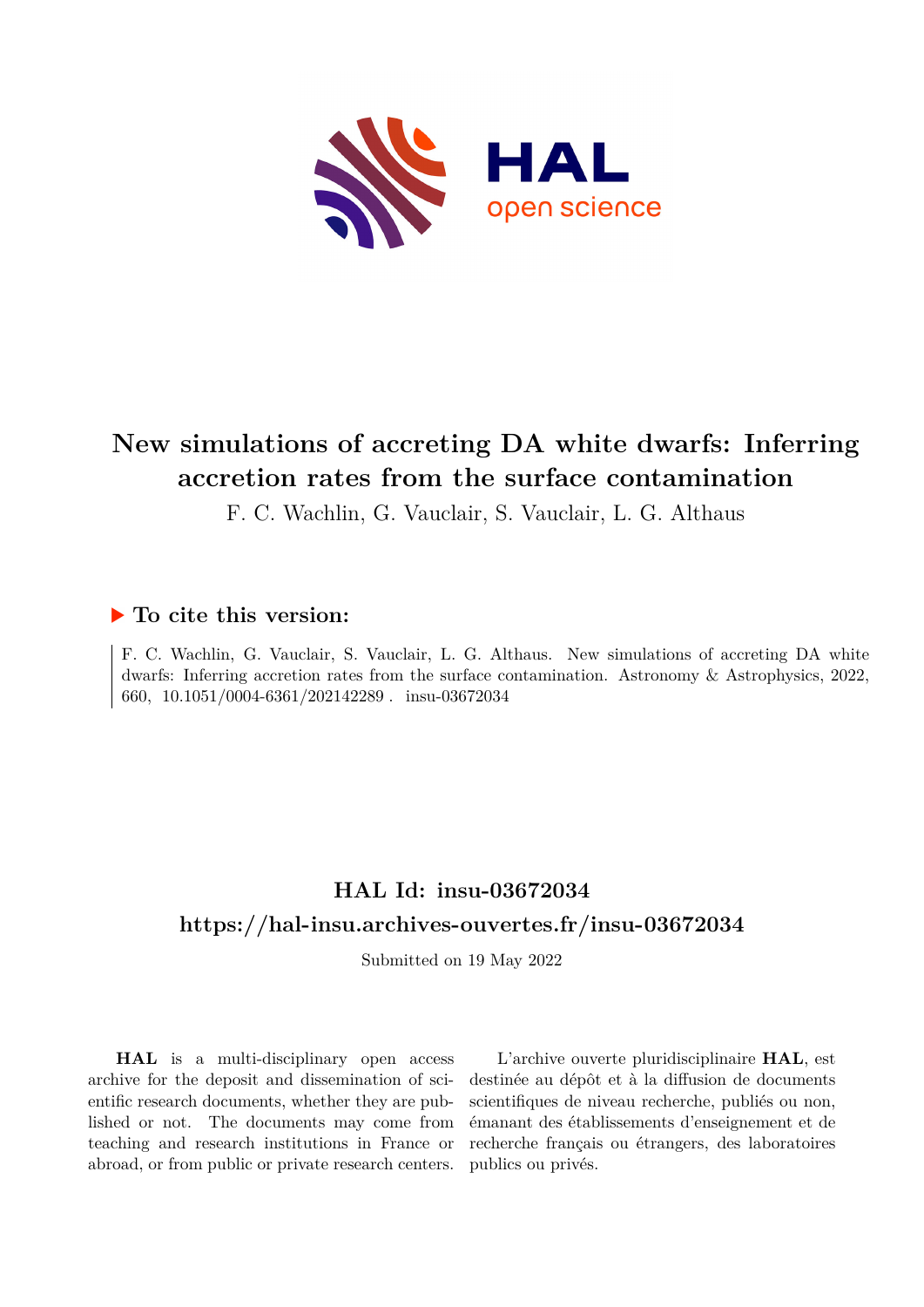# **New simulations of accreting DA white dwarfs: Inferring accretion rates from the surface contamination**

F. C. Wachlin<sup>1</sup>, G. Vauclair<sup>2,3</sup>, S. Vauclair<sup>2,3</sup>, and L. G. Althaus<sup>1</sup>

<sup>1</sup> Instituto de Astrofísica de La Plata (UNLP – CONICET), Facultad de Ciencias Astronómicas y Geofísicas, Universidad Nacional de La Plata, La Plata, Argentina

e-mail: [fcw@fcaglp.unlp.edu.ar](mailto:fcw@fcaglp.unlp.edu.ar)

<sup>2</sup> Université de Toulouse, UPS-OMP, IRAP, Toulouse, France

<sup>3</sup> CNRS, IRAP, 14 avenue Edouard Belin, 31400 Toulouse, France

Received 22 September 2021 / Accepted 15 December 2021

#### **ABSTRACT**

Context. A non-negligible fraction of white dwarf stars show the presence of heavy elements in their atmospheres. The most accepted explanation for this contamination is the accretion of material coming from tidally disrupted planetesimals, which forms a debris disk around the star.

Aims. We provide a grid of models for hydrogen-rich white dwarfs accreting heavy material. We sweep a 3D parameter space that has different effective temperatures, envelope hydrogen contents, and accretion rates. The grid is appropriate for determining accretion rates in white dwarfs that show the presence of heavy elements.

Methods. Full evolutionary calculations of accreting white dwarfs were computed including all relevant physical processes, particularly the fingering (thermohaline) convection, a process neglected in most previous works, which has to be considered to obtain realistic estimations. Accretion is treated as a continuous process, and bulk-Earth composition is assumed for the accreted material. Results. We obtain final (stationary or near-stationary) and reliable abundances for a grid of models that represent hydrogen-rich

white dwarfs of different effective temperatures and hydrogen contents, which we apply to various accretion rates.

Conclusions. Our results provide estimates of accretion rates, accounting for thermohaline mixing, to be used for further studies on evolved planetary systems.

**Key words.** white dwarfs – stars: evolution – stars: abundances – stars: interiors – accretion, accretion disks – instabilities

### **1. Introduction**

All stars with masses lower than  $8 M_{\odot}$ , which constitute about 97% of the stellar population of the Galaxy, will end their evolution as white dwarfs (Iben et al. 1997). A large fraction of these stars host planets (Cassan et al. 2012). The fate of these planetary systems, when the stars evolve from the main sequence up to the final white dwarf stage, has been the subject of considerable interest over the last few decades (Debes & Sigurdsson 2002; Debes et al. 2012; Mustill et al. 2013; Veras et al. 2013; Frewen & Hansen 2014).

The infrared excess discovered around the DA white dwarf G29-38 (Zuckerman & Becklin 1987) and the photospheric contamination of white dwarfs by heavy elements are interpreted as the result of the disruption by tidal effects of planetesimals orbiting the white dwarf (Jura 2003). This scenario is confirmed by the observations of debris transiting the white dwarf WD1145+017 (Vanderburg et al. 2015) and the spectroscopic detection of planetesimals orbiting in the gaseous disk of SDSS1228+1040 (Manser et al. 2019). These observations show that small bodies in the planetary systems have survived the host-star evolution. This implies that some planets must have survived as well. Such massive bodies are needed to perturb the orbits of the planetesimals and push them inside the white dwarf tidal radius, where they disintegrate, as predicted by most scenarios of planetary system evolution (Veras et al. 2013, 2014a,b, 2015a,b,c, 2016; Veras 2016).

The disrupted planetesimals feed the debris disk, and some of it is accreted onto the white dwarf, thereby polluting its atmosphere. Since the diffusion timescale of the accreted heavy elements through the white dwarf external layers is much shorter than the evolutionary timescale, the presence of heavy elements in the photosphere implies that the accretion process is ongoing. The study of polluted white dwarfs is accordingly a powerful way to study the chemical composition of the planetesimals and to better understand the various physical processes at work in the evolution of planetary systems.

The estimate of the accretion rates is an important input in this study. Most previous estimates of accretion rates were obtained by assuming that the accreted material, completely mixed in the surface convective zone (CZ), diffuses downward on a diffusion timescale (Dupuis et al. 1992; Koester 2009; Farihi et al. 2012; Koester et al. 2014). Recently, Cunningham et al. (2019) explored the macroscopic diffusion induced by convective overshoot in DA white dwarfs by using 3D radiation hydrodynamic simulations with the CO5BOLD code (Freytag et al. 2012). They found that the mixed mass can increase by up to 2.5 dex and that such an increase in the mixed region leads to accretion rates that are a factor of 2–5 larger.

Deal et al. (2013), Wachlin et al. (2017), and Bauer & Bildsten (2018, 2019) introduced in their computations the fingering convection process, which is unavoidable in this context since the accreted material, with a chemical composition mostly similar to that of the Solar System bodies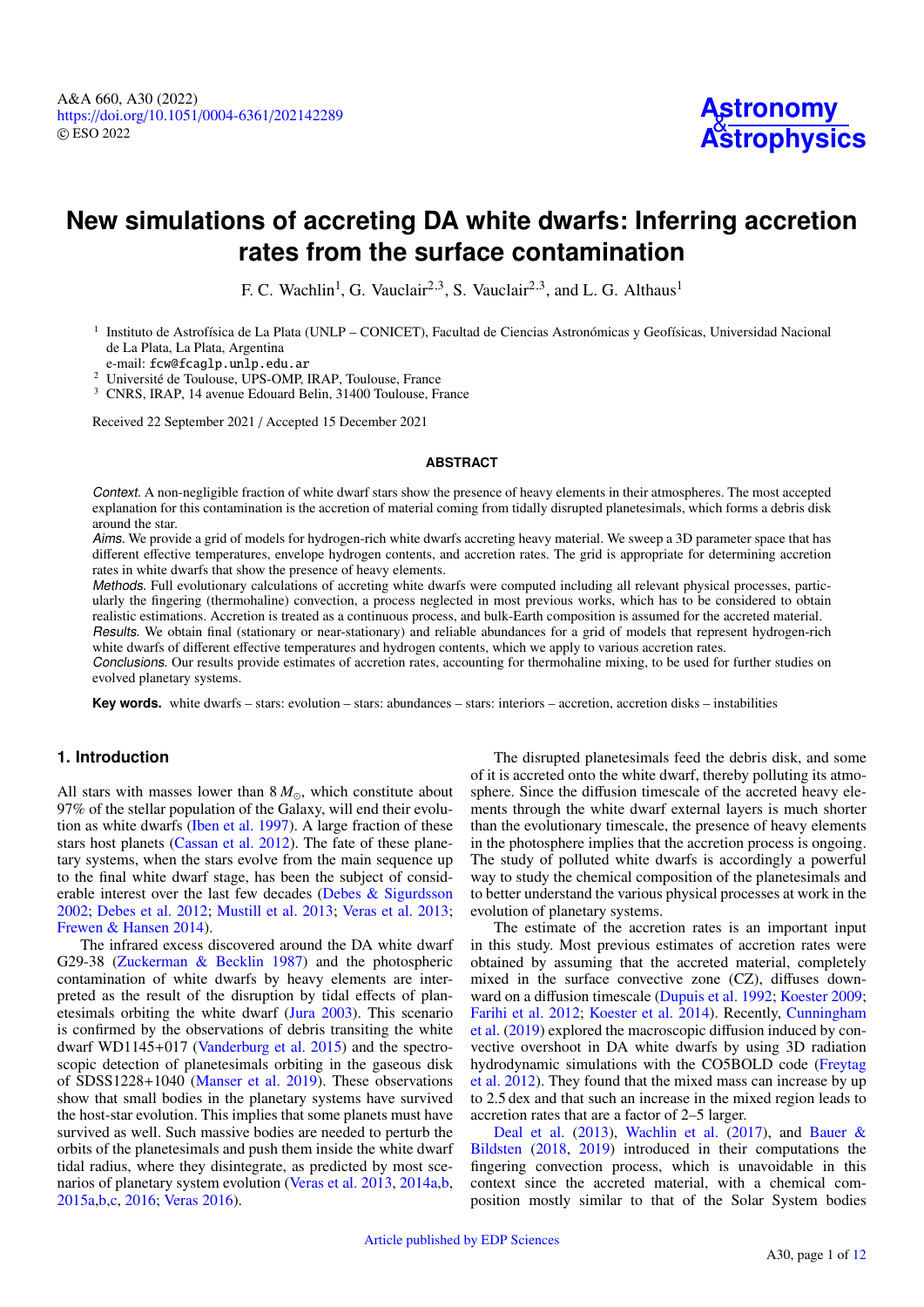(Swan et al. 2019), has a mean molecular weight larger than that of the white dwarf atmospheres. The inverse  $\mu$ -gradient produces a double-diffusive instability, inducing extra mixing of the accreted material (see for example Vauclair 2004; Stancliffe et al. 2007; Garaud 2011; Wachlin et al. 2011, 2014; Brown et al. 2013; Zemskova et al. 2014).

As shown by Deal et al. (2013) and confirmed by Wachlin et al. (2017) and Bauer & Bildsten (2018, 2019), this fingering convection has important consequences in the case of accreting DA white dwarfs, whereas it is absent or marginal in DB white dwarfs. In DA white dwarfs, the accretion rates needed to reproduce the photospheric abundances of heavy elements exceed those estimated without this effect by up to two orders of magnitude.

In this paper we present the results of a series of numerical simulations of accretion onto DA white dwarfs. Our aim is to provide estimates of the accretion rates and of the photospheric chemical composition for a choice of heavy elements from among those most often observed in polluted white dwarfs. Our simulations cover a large range of parameters for the effective temperature, hydrogen mass fraction, and accretion rate. Due to computation time limitations, we had to restrict ourselves to studying only one white dwarf's mass. However, from these results it is possible to infer an estimate of the accretion rate needed to reproduce the heavy element abundances deduced from the observations if the effective temperature of the white dwarf is known. In Sect. 2 we define the range of parameters covered by the simulations and describe how we obtain the initial models. Section 3 describes how the simulations were performed. Section 4 gives the results of our simulations. A summary and a discussion of these results are given in Sect. 5.

#### **2. Initial models**

To study the relation between the accretion rate and the resulting surface contamination of hydrogen-rich (DA) white dwarfs, we prepared a set of numerical experiments involving models of white dwarfs with different effective temperatures and different amounts of hydrogen content in their envelopes,  $(M_H)$ . In particular, we chose the following effective temperatures, 6000 K, 8000 K, 10 000 K, 10 500 K, 11 000 K, 11 500 K, 12 000 K, 16 000 K, 20 000 K, and 25 000 K, and the following  $M_{\rm H}$  values,  $10^{-4} M_{\odot}$ ,  $10^{-6} M_{\odot}$ ,  $10^{-8} M_{\odot}$ , and  $10^{-10} M_{\odot}$ . The value of  $M_H$  is particularly relevant since it impacts the depth of the transition zone between hydrogen-rich and helium-rich layers.

Our parameter space partially overlaps with that of Bauer & Bildsten (2019), which spans the ranges  $6000K < T<sub>eff</sub>$ 20 000K,  $M_{WD}/M_{\odot}$  = 0.38, 0.60, 0.90, and  $\dot{M}$  = 10<sup>4</sup> g s  $^{-1}$ –10<sup>12</sup> g s<sup>-1</sup> for a fixed hydrogen content in the envelope of  $M_{\rm H} = 10^{-6} M_{\rm wd}.$ 

All initial setups were based on the  $0.609 M_{\odot}$  ( $Z = 0.01$ ) white dwarf model obtained by Renedo et al. (2010) from the full evolution of its progenitor star from the zero-age main sequence to advanced stages on the thermally pulsing asymptotic giant branch. To generate white dwarf configurations with smaller hydrogen contents than that those dictated by progenitor evolution, we artificially reduced the hydrogen content by converting the excess of hydrogen into helium. This is sufficient for our purposes. In this work we considered four different accretion rates for each model, namely  $log(M) = 6, 8, 10, 12$ , where *M* is given in  $g s^{-1}$ .

#### **3. Numerical simulations**

The white dwarf models used in this work were generated by the LPCODE stellar evolution code. This code has been tested and widely used in various stellar evolution contexts of low-mass and white dwarf stars (see Althaus et al. 2003, 2005, 2015; Salaris et al. 2013; Miller Bertolami 2016; Silva Aguirre et al. 2020; Christensen-Dalsgaard et al. 2020, for details). An interesting point for the present work is that LPCODE computes the white dwarf evolution in a self-consistent way, including the modifications in the internal chemical distribution induced by dynamical convection, fingering convection, atomic diffusion, and nuclear reactions. Atomic diffusion was implemented following Burger's scheme (Burgers 1969), which provides the diffusion velocities in a multicomponent plasma under the influence of gravity, partial pressure, and induced electric fields. Partial ionization of metals is taken into account as it has important effects on the diffusion timescales.

We introduced some changes in the code in order to simulate the accretion process. All computations were done by considering accretion as a continuous process. Accreted material was assumed to be uniformly distributed on the star's surface (see below). We performed simulations for different accretion rates, ranging from  $10^6$  g s<sup>-1</sup> to  $10^{12}$  g s<sup>-1</sup>. Metal abundances of accreted matter were set to mimic the composition of the bulk Earth (Allègre et al. 2001). Finally, we used OPAL radiative opacities for different metallicities (Iglesias & Rogers 1996), complemented with the molecular opacities from Alexander & Ferguson (1994) at low temperatures. Since bulk-Earth composition was adopted for the accreted matter, a new set of opacity tables was generated from the OPAL website following this composition.

Considering that DA white dwarfs develop a convective envelope at effective temperatures lower than about 15 000 K (Althaus & Benvenuto 1998; Chen & Hansen 2011; Bauer & Bildsten 2018), we implemented the accretion process in two different ways, depending on the presence or not of envelope convection<sup>1</sup>. For those models with a convective envelope, the accreted material was instantaneously mixed in that region. This is a reasonable approximation since the convection timescale is much shorter than the evolutionary timescale (Van Grootel et al. 2012). Specifically, for a given integration timestep, we estimated the amount of material that is accreted according to the accretion rate, and this material is uniformly distributed in the whole CZ. At higher effective temperatures, when convection is absent, a different criterion is instead required to distribute the accreted material in the very outer layers of the star. In this case, different approaches have been used in the past, either based on some arbitrary selection of the depth at which the accreted matter should be distributed homogeneously (Koester & Wilken 2006; Koester 2009) or via considerations that neglect the role of fingering convection instability (Gänsicke et al. 2012). It is worth noting that the deepening of the fingering convection instability eventually makes the choice of that depth less critical. We performed additional calculations to verify this.

Cunningham et al. (2019) found in their 3D radiation hydrodynamic simulations that a superficial CZ develops at  $T_{\text{eff}} \approx 18000 \text{ K}$ . Due to numerical stability considerations, particularly related to the treatment of diffusion, 1D evolutionary codes may undergo convergence difficulties when the radially sampling extends too far out into the regions where convection first sets in, thus making it undetectable until the instability penetrates deeper at lower effective temperatures. Thus, it is not surprising that 3D hydrodynamic simulations find convection to start earlier, at higher effective temperatures, than 1D codes.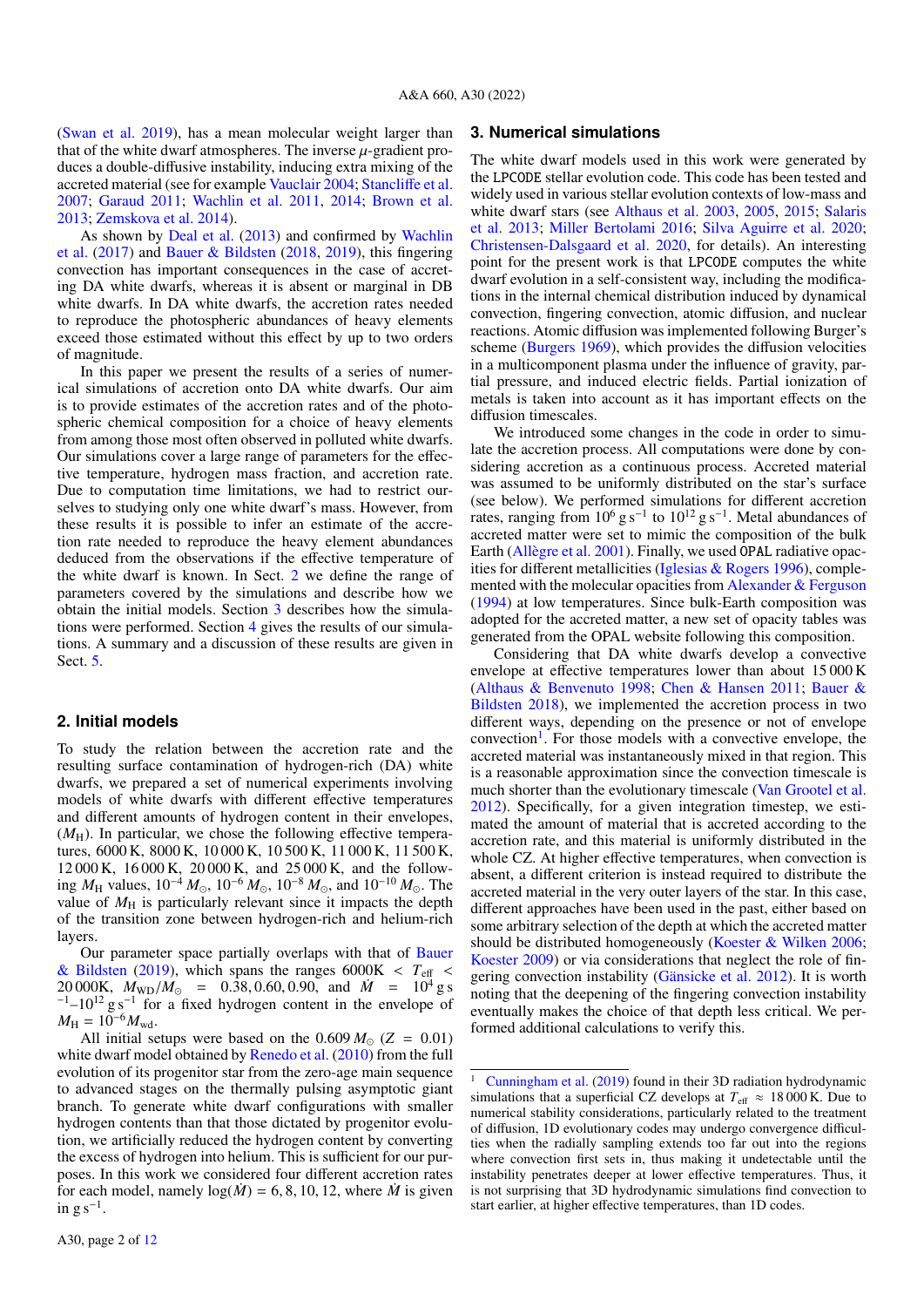Table 1. Adopted values for the set of parameters that characterizes each model.

| Parameter               | Adopted values                                             |
|-------------------------|------------------------------------------------------------|
| $log(M_H/M_{\odot})$    | $-4, -6, -8, -10$                                          |
| $\log M$                | 6, 8, 10, 12 $(a)$                                         |
| $T_{\text{eff}}/10^3$ K | $6^{(b)}$ , $8^{(c)}$ , 10, 10.5, 11, 11.5, 12, 16, 20, 25 |
|                         |                                                            |

Notes. Some combinations of parameters have been discarded because of the following reasons: (*a*)For the maximum accretion rate, models with  $\log(M_H/M_{\odot}) = -10$  and  $T_{\text{eff}} \ge 10000$  K show an excess of metal accumulation at the surface that is outside the range of our opacity tables. <sup>(*b*)</sup>Transforms into a DB white dwarf for  $log(M_H/M_{\odot}) = -8$  and  $-10$ . <sup>(*c*)</sup>Same as (b) but for  $\log(M_H/M_{\odot}) = -10$  models.

In this work particular attention has been paid to the evolution of  ${}^{16}O$ ,  ${}^{24}\text{Mg}$ ,  ${}^{28}\text{Si}$ ,  ${}^{40}\text{Ca}$ , and  ${}^{56}\text{Fe}$ . These elements are important since they have been detected in the photospheres of many white dwarfs (Zuckerman et al. 2003, 2007; Xu et al. 2014, 2019; Melis & Dufour 2017). Their presence in the final surface composition of our simulations allows us to link any given accretion rate with these surface abundances for each model, characterized by its effective temperature and amount of hydrogen.

The computation of energy transport was performed by using the double diffusion theory of Grossman et al. (1993) as described by Wachlin et al. (2011) Diffusion coefficients for fingering convective zones (FCZs) were obtained by adopting the prescription of Brown et al. (2013).

### **4. Results**

In this section we describe the main results of our simulations, paying special attention not only to the final composition of the atmosphere but to the whole process that leads to the final state. Our models are characterized by three main parameters: (1) the amount of hydrogen contained in the envelope  $(M_H)$ , (2) the effective temperature  $(T_{\text{eff}})$ , and (3) the accretion rate (*M*).

As mentioned before, four different models were considered, based on the amount of hydrogen that remained from the previous evolution. For each model we took initial configurations with ten different effective temperatures, ranging from 6000 K to 25 000 K. Finally, we subjected each model to four different accretion rates. The total number of simulations performed was 180. Table 1 shows the details of the parameters adopted for each set of models. Some sets of parameters could not be combined to perform the corresponding simulation because either the initial model could not be generated as a hydrogen-rich (DA) white dwarf or because a thin hydrogen envelope combined with a large accretion rate produced surface compositions that are outside the range of the opacity tables.

According to its effective temperature, a model can present a convective envelope or not. This fact has some impact on the internal structure once a stationary state is reached. For instance, Fig. 1 shows the final chemical profile for two models with the largest amount of hydrogen ( $10^{-4} M_{\odot}$ ), one with a convective envelope and the other without. Both models were obtained from an accretion rate of  $10^{10}$  g s<sup>-1</sup>. Convection mixes up the composition of the superficial layers on a very short timescale, thus leading to a homogeneous abundance of all elements in that region (shown in the figure as a horizontal line in the CZ). Below the convective region and because of the inversion of the molecular weight  $(\mu)$ , an FCZ sets in. As we discuss later, the turbulent motions generated by this instability right below



Fig. 1. Final chemical profile for two models with  $M_H = 10^{-4} M_{\odot}$  but different effective temperatures. The accretion rate in both cases was  $10^{10}$  g s<sup>-1</sup>.

the bottom of the CZ is responsible for transporting the heavy elements coming from the upper layers down into the deeper regions of the star. This figure clearly shows how the turbulence in the FCZ diminishes as we go deeper. Indeed, the slope of the chemical profile of the heavy elements in that region goes from almost horizontal (more homogeneously distributed material) near the bottom of the CZ to very steep at the bottom of the FCZ, characterized by a smooth transition to the radiative transport regime. It is worth mentioning that since fingering convection is a more efficient process than element diffusion, larger accretion rates are needed to maintain a given surface contamination when fingering convection is taken into account, as shown by Deal et al. (2013) and Wachlin et al. (2017). We can show the incidence of taking fingering convection into account by comparing the final (stationary) surface abundance of one representative metal, namely iron, for simulations where we have this process turned on and off. Table 2 shows the results for these simulations performed using the same base model, which has  $M_{\text{H}}$  = 10<sup>-4</sup>  $\dot{M}_{\odot}$  and  $T_{\text{eff}}$  = 10 000 K. From the table it becomes clear that fingering convection needs to be included when associating a surface contamination with the corresponding accretion rate. Neglecting this process results in superficial iron abundances that can differ by up to a factor of 30 for these simulations.

Figure 2 displays the temporal evolution of the photosphere's abundance of iron for an accretion rate of  $10^6$  g s<sup>-1</sup> at three different effective temperatures. We note that for the hotter models, those with  $T_{\text{eff}}$  = 8000 K and 10 000 K, the abundance of iron reaches a stationary state well before the end of the simulation, which was set after 14 000 yr of continuous accretion<sup>2</sup>. However, at the lowest effective temperature, much more time

The end of these simulations was arbitrarily set to 14 000 yr after confirming that a stationary state was reached.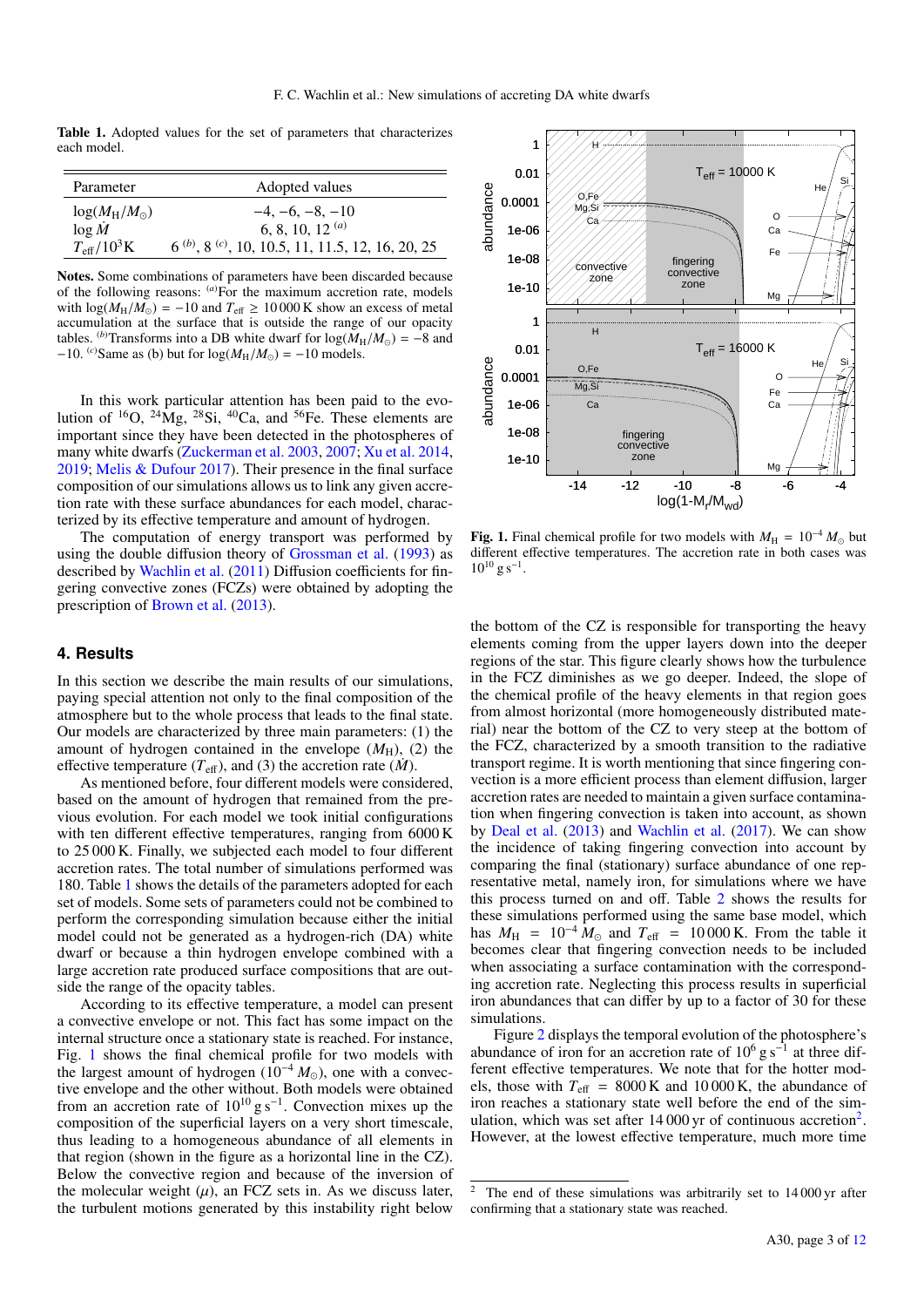Table 2. Final iron surface abundances (in mass) for simulations that turn fingering convection on and off.

|                 | $10^6$ g s <sup>-1</sup> | $10^8$ g s <sup>-1</sup> | $10^{10}$ g s <sup>-1</sup> |
|-----------------|--------------------------|--------------------------|-----------------------------|
| Including FC    | $0.80 \times 10^{-7}$    | $0.35 \times 10^{-5}$    | $0.90 \times 10^{-4}$       |
| Without FC      | $0.27 \times 10^{-6}$    | $0.27 \times 10^{-4}$    | $0.27 \times 10^{-2}$       |
| Without/with FC | 34                       | 77                       | 30                          |

Notes. Three accretion rates were considered for the initial models, all of which have the same amount of hydrogen ( $M_{\text{H}} = 10^{-4} M_{\odot}$ ) and the same effective temperature ( $T_{\text{eff}}$  = 10 000 K). The last row shows the fractional difference between both models, with and without fingering convection.



Fig. 2. Temporal evolution of the abundance (in mass) of iron for a continuous accretion rate of  $10^6$  g s<sup>-1</sup> for white dwarf models with a hydrogen content of 10<sup>-4</sup>  $M_{\odot}$  at three selected effective temperatures.

is required to reach the stationary state (about  $200\,000\,\mathrm{yr}$ )<sup>3</sup>. This is an expected behavior since as the CZ becomes more massive as cooling proceeds, more time is needed to achieve the final (stationary) state. We note that all of our simulations have been extended in order to reach a final state as close as possible to a stationary situation.

Figure 3 reveals another feature of our simulations, namely the contrast between the time required for the heavy surface elements to reach the stationary state and the evolution of the FCZ. Indeed, while the abundance of iron, as well as that of the other heavy elements accreted (not shown), rapidly reaches a stationary state, the bottom of the FCZ continues moving to deeper layers during white dwarf evolution. This is in contrast with the situation shown in Fig. 4 for the case of a smaller H envelope. Here, the inward advance of the bottom of the FCZ is halted by the H-He transition, where the inverse  $\mu$ -gradient produced by the accretion is counteracted by the strong chemical gradient at the H-He interface. We note that in this case the evolution of the iron abundance is the same as that shown in Fig. 3 (i.e., the stationary state is reached in a short time).

The impact of a thinner FCZ on the accumulation of heavy elements on the surface increases when the H-He transition is closer to the photosphere of the star. Figure 5 illustrates how thin the FCZ becomes when the hydrogen mass in the envelope is reduced to  $10^{-10} M_{\odot}$ . In this case the bottom of the CZ penetrates



Fig. 3. Evolution of a model with  $M_H = 10^{-4} M_{\odot}$ . *Upper panel*: time evolution of the CZ and the FCZ during the accretion period for a model with  $T_{\text{eff}} = 10500 \text{ K}$  and accretion rate of  $10^6 \text{ g s}^{-1}$ . *Bottom panel*: evolution of the iron abundance (in mass) at the surface.



Fig. 4. Same as Fig. 3 but for a model with  $M_H = 10^{-6} M_{\odot}$ . A dotted horizontal line shows the depth where hydrogen abundance by mass falls below 0.5.

more into the He-rich layers, lowering the contrast between the molecular weights inside the CZ and below. Because of the effect of the stabilizing  $\mu$ -gradient produced by the increasing helium abundance as we go deeper, fingering convection barely shows up. Therefore, the expected presence of even a small amount of convective overshoot is likely to completely dominate such a small FCZ. The extension of the FCZ also depends on the accretion rate: the higher the accretion rate, the wider the FCZ (not shown in the figure). In the case shown in Fig. 5, the abundance of iron increases by 15% with respect to the cases with a larger hydrogen envelope. This increase is not at all obvious in Fig. 5 but is more evident for higher accretion rates. Figure 6 shows the dependence of the final iron abundances with the amount of hydrogen present in the envelope for three different accretion rates. The maximum difference with respect to the case with a larger hydrogen envelope, an increase of 233%, happens for an accretion rate of  $10^{10}$  g s<sup>-1</sup>. In the intermediate case ( $10^8$  g s<sup>-1</sup>) the abundance increase is 69%. Other simulations show a much higher accumulation of heavy elements when the FCZ becomes thin.

<sup>&</sup>lt;sup>3</sup> Some simulations took about one week to run and still did not reach a stationary state. In those cases we report a lower value for the particular element in the corresponding table.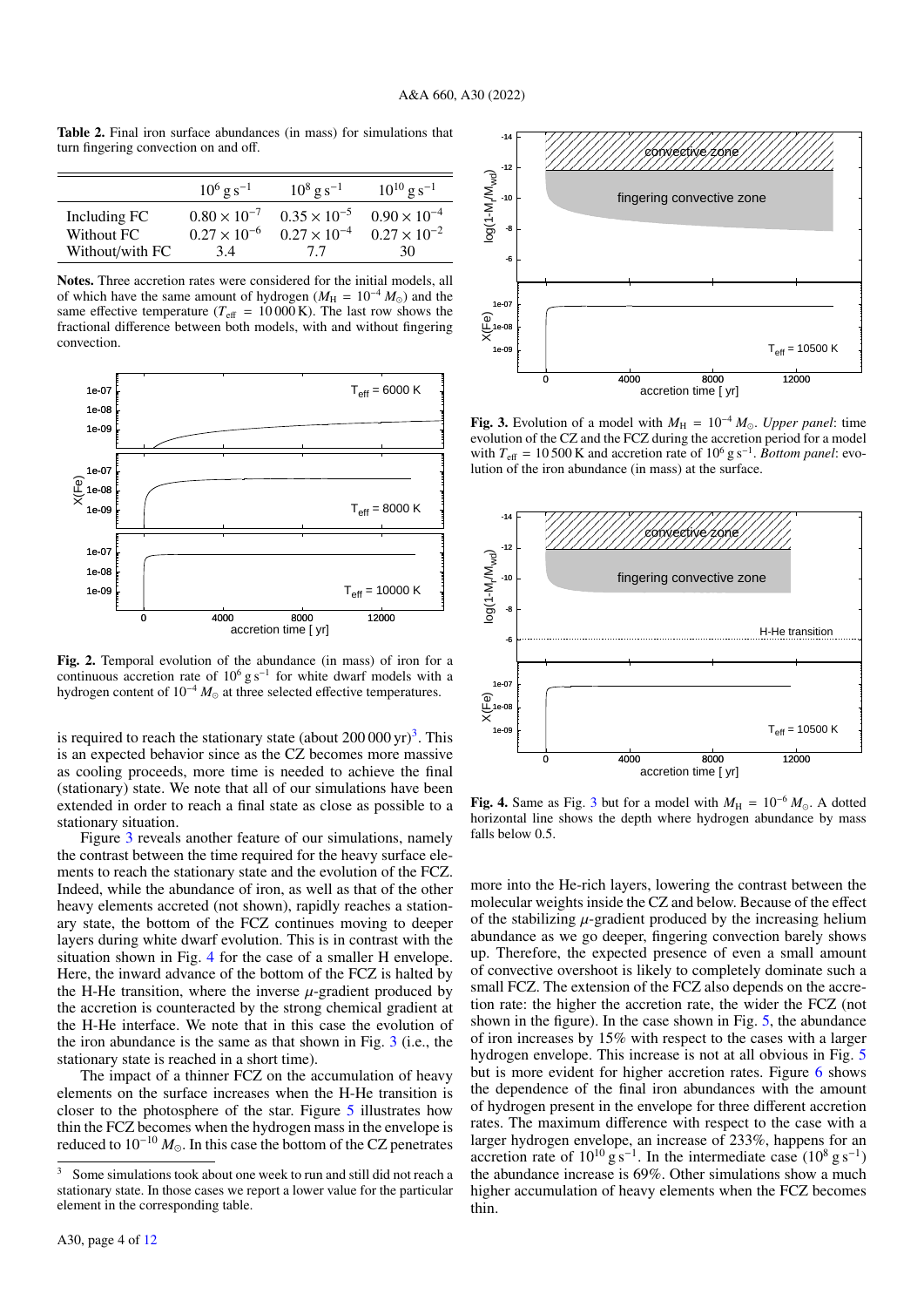

Fig. 5. Same as Fig. 4 but for a model with  $M_H = 10^{-10} M_{\odot}$ .



Fig. 6. Final abundances (in mass) of iron for envelopes of different amounts of hydrogen and different accretion rates.

Models with a larger content of hydrogen have the H-He transition deeper, and that may cause this region to be unreachable for the FCZ. In fact, all our simulations that use models with  $M_H = 10^{-4} M_{\odot}$  show that the bottom of the FCZ does not reach the H-He transition layers. Thus, the FCZ finds no obstacle that would prevent it from advancing deeper as the simulation continues, although it slows down its pace as it penetrates into layers of increasing density. In contrast, the bottom of the CZ (when the model has one) always remains at the same depth. Since the extension of the CZ depends on the effective temperature, the level of accumulation of heavy elements on the surface will also depend on this parameter. Cooler models, with larger CZs, rapidly spread the accreted material into this larger region, producing less contamination of the surface than in hotter white dwarfs. The evolution of the FCZ is faster for higher accretion rates; it also goes deeper, carrying the heavy material farther inside the star.

Figure 7 shows the chemical profile at the end of the simulation for a model with  $M_{\text{H}} = 10^{-4} M_{\odot}$ ,  $T_{\text{eff}} = 10000 \text{ K}$ , and the maximum accretion rate ( $10^{12}$  g s<sup>-1</sup>). The FCZ extends through a large region of the star (in a logarithmic scale in mass) but is still far from reaching the He-rich layers. Accreted heavy elements are homogeneously distributed throughout the CZ but are less and less abundant as we advance deeper through the FCZ. The turbulence associated with the fingering convective instability is



Fig. 7. Chemical profile of the final configuration of a model with  $10^{-4} M_{\odot}$  of hydrogen,  $T_{\text{eff}}$  = 10 000 K, and an accretion rate of  $10^{12}$  g s<sup>-1</sup>.

maximum near the bottom of the CZ and diminishes downward, tending gradually to zero. In our 1D computations, there is a somewhat sharp step in turbulence between dynamical CZs and FCZs, which would be smoother if 3D simulations of convection were taken into account (Freytag et al. 1996; Kupka et al. 2018; Cunningham et al. 2019). We did not add any 1D parametrization of overshoot or penetrative convection. A rapidly decreasing extra mixing below the CZ would smoothen the local  $\mu$ -gradient at the beginning of the simulations. Fingering convection would rapidly take over, leading to similar final results. Detailed computations with various parameterizations of the bottom of the CZs can be undertaken in the future.

In the case of thinner envelopes, the chemical evolution of accreting white dwarfs is quite different from the  $M_H = 10^{-4} M_{\odot}$ case described before<sup>4</sup>. The main reason for such a difference is that now the turbulence from the upper layers is able to reach the H-He transition zone, something that does not happen for thicker envelopes.

We can start by describing our results for models with  $M_H$  = 10<sup>−</sup><sup>6</sup> *M*. For such a thin envelope, the FCZ that develops below the CZ expands until it penetrates the transition zone, where He becomes more abundant<sup>3</sup>. This encounter prevents the FCZ from going deeper, as it is stabilized by the normal  $\mu$ -gradient due to the increasing amount of He. Thus, the heavy elements accumulated in the FCZ continue to progress farther down by diffusion in a radiative medium, something that never happened in our previously described simulations of models with thicker envelopes, since the presence of heavy elements in a H-rich medium always triggered the fingering convection instability. Figure 8 shows such a situation for a model of  $T_{\text{eff}} = 10500 \text{ K}$  and an accretion

Cunningham et al. (2020) found observational evidence that approximately 20% of white dwarfs are expected to have a hydrogen content of  $-14 < log(M_H/M_{\text{wd}}) < -10$  and that approximately 65% are expected to have  $log(M_H/M_{\text{wd}}) > -10$ .

We found only two cases where no FCZ was formed. Both simulations correspond to the coolest models ( $T_{\text{eff}} = 6000 \text{ K}$ ) and to the lower accretion rates ( $10^6$  and  $10^8$  g s<sup>-1</sup>). Two related factors are responsible for this result. First, the bottom of the CZ deeply penetrates the H-He transition region, reaching a stabilizing  $\mu$ -gradient due to the increasing abundance of He as we go deeper. Second, the low accretion rate combined with a large CZ (which strongly dilutes the abundance of heavy elements) lowers the difference between the molecular weights at the bottom of the CZ and the region immediately below it. The combination of these factors precludes the formation of the FCZ.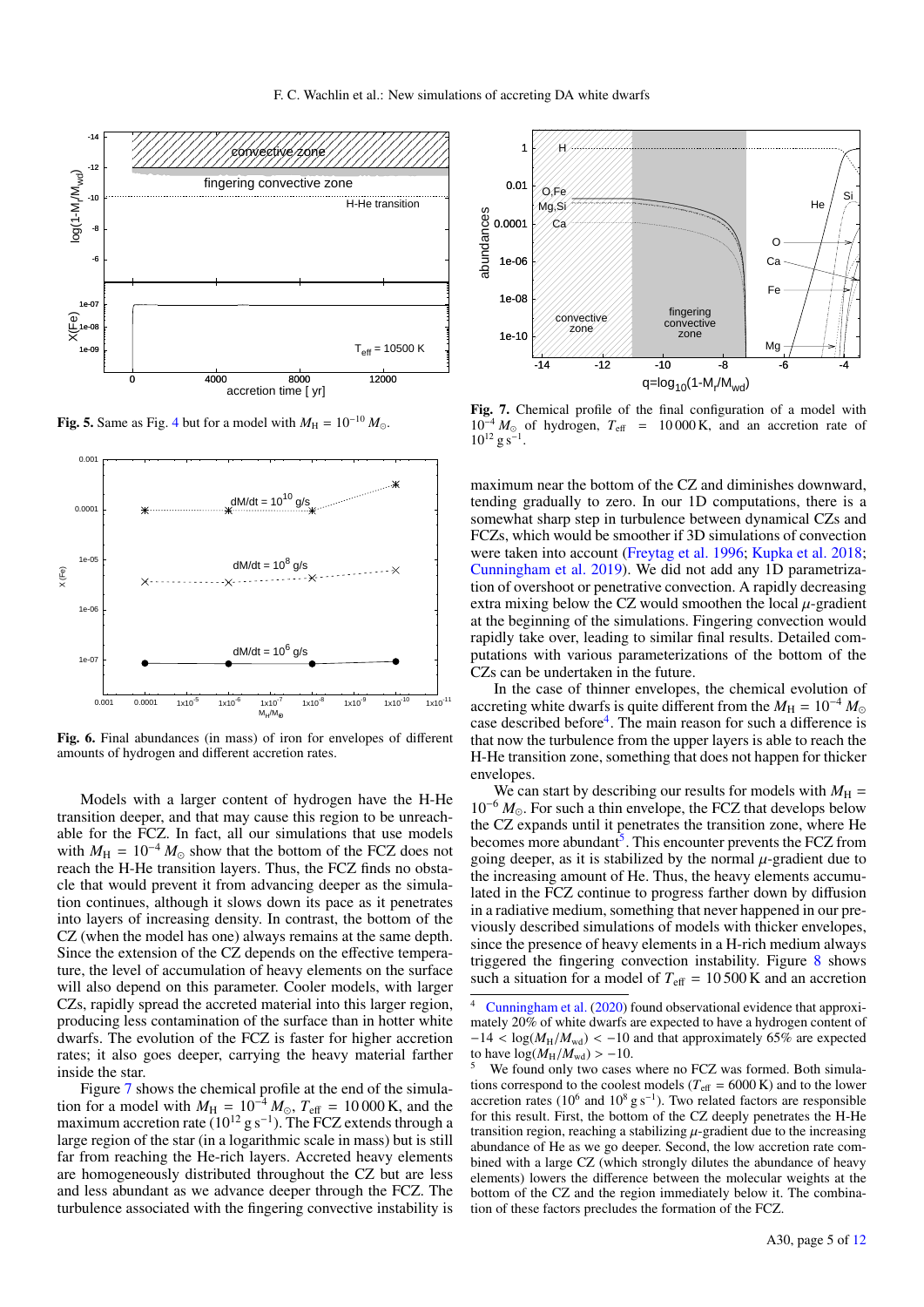

Fig. 8. Chemical profile of the final configuration of a model with  $10^{-6} M_{\odot}$  of hydrogen,  $T_{\text{eff}} = 10500 \text{ K}$ , and an accretion rate of  $10^{6} \text{ g s}^{-1}$ .

rate of  $10^6$  g s<sup>-1</sup>. We expanded the abundance range to include very low values in order to show the contact between the bottom of the FCZ and the He tail, which stops the instability. We also note the dredge-up of He by the FCZ, which leads to the contamination of the surface by a very small amount in this case. As can be seen from Fig. 8, the FCZ stops where the He/H abundance ratio reaches approximately  $10^{-15}$ . The consecutive dredge-up of He would lead to an undetectable He abundance of 10<sup>−</sup>18.<sup>87</sup> in the photosphere (see Table A.1).

Larger He contamination is expected in the case of larger accretion rates (see Fig. 9). In this case, the FCZ is able to further penetrate the H-He transition region, with as a consequence a larger He enrichment of the outer layers. One can see from Fig. 9 that for an accretion rate of  $10^{12}$  g s<sup>-1</sup>, the FCZ stops where the He/H abundance ratio reaches approximately  $10^{-4}$ . In this case, our simulation was interrupted before the steady state for the photospheric He abundance could be reached. The achieved lower limit for the abundance of He in the photosphere is  $10^{-6.09}$  (see Table A.1). The photospheric He abundance depends on both the hydrogen mass fraction and the accretion rate. In the cases where the hydrogen mass fraction could be independently derived and the accretion rate estimated from the observed heavy elements abundances, it should be possible to distinguish whether the photospheric helium has been accreted or dredged up.

All the simulations with the highest accretion rates show this kind of behavior. Unfortunately, the abundance of He on the surface takes much longer to reach a steady state than the accreted heavy elements, and we had to stop the simulations before that state was reached because of the excessive time required by the computation. We estimate that it takes on the order of 15 000 yr of evolution to finally reach that steady state. Thus, our tabulated abundances of helium are only lower boundaries in most cases.

About 25% of the parameter space covered in this work was previously studied by Bauer & Bildsten (2019) for a  $log(M_H/M_{\text{wd}}) = -6$  model. Table 3 compares their results with ours, as well as those obtained by Koester (2009). In all cases we show the diffusion calculations using the coefficients of Paquette et al. (1986). Some differences in the CZ are apparent, arising from the differences between the mixing length theory used by those works and the Grossman et al. (1993) convection theory implemented here.

Models with  $M_H = 10^{-8} M_{\odot}$  share many of the main features of the  $M_H = 10^{-6} M_{\odot}$  case. Dredge-up of helium is much more



Fig. 9. Same as Fig. 8 but for a model with  $10^{-6} M_{\odot}$  of hydrogen and  $T_{\text{eff}}$  = 10 500 K but an accretion rate of 10<sup>12</sup> g s<sup>-1</sup>.

efficient now, and consequently the contamination of the surface by helium is noticeably higher. The thinnest envelope models  $(M_H = 10^{-10} M_\odot)$  continue with the same tendency: more helium contamination of the surface and an FCZ advance stopped earlier by the more superficial H-He transition zone.

Figures 10–A.2 show how the surface contamination changes with the accretion rate for models of four different hydrogen envelopes. The details of the abundances at the end of each simulation are summarized in Tables 4–A.3.

Figure 11 includes the surface mass fractions for  ${}^{40}Ca$ obtained by Bauer & Bildsten (2019). Although not strictly the same temperature, we also include their results for  $T_{\text{eff}}$  = 15 000 K and 20 500 K in our panels for 16 000 K and 20 000 K, respectively. There are some systematic differences for higher temperatures, where we obtain somewhat higher  ${}^{40}Ca$  abundances than Bauer & Bildsten (2019). A better agreement is found for  $T_{\text{eff}} \le 10000 \text{ K}$ , although for  $T_{\text{eff}} = 6000 \text{ K}$  we obtain smaller abundances for higher accretion rates. This difference is due to the difficulties in reaching the final steady state in our simulations because of the small timestep needed by our diffusion calculation (in these cases) to fulfill the required precision. Therefore, our results for  $T_{\text{eff}} = 6000 \text{ K}$  and high accretion rates should be taken as lower boundaries. Figure 11 also includes for  $T_{\text{eff}} = 11500 \text{ K}$  the steady state abundances for <sup>16</sup>O, <sup>24</sup>Mg, <sup>28</sup>Si,  $40^{\circ}$ Ca, and <sup>56</sup>Fe provided by Bauer & Bildsten (2018) using the observed photospheric abundance of pollutants in G29–38. There is a good agreement for the abundances of  $^{24}Mg$ ,  $^{28}Si$ , and  ${}^{56}Fe$ , whereas  ${}^{16}O$  and  ${}^{40}Ca$  show higher values (by about  $\Delta[Z/X] = 0.44$ ) in Bauer & Bildsten (2018).

#### **5. Summary and discussion**

We have presented a series of numerical simulations concerning the accretion of material produced by the disintegration of small rocky bodies onto DA white dwarfs. These simulations consider the effect of the double-diffusive instability, referred to as fingering convection. This instability is induced by the inverse  $\mu$ gradient that results from the accretion of heavy material onto the white dwarf outer layers. Our simulations are aimed at providing realistic estimates of the accretion rates, deduced from the observed heavy element abundances in white dwarf atmospheres, for a large range of effective temperatures, hydrogenmass fractions, and accretion rates. The results are presented in various graphs and tables in such a way that the accretion rate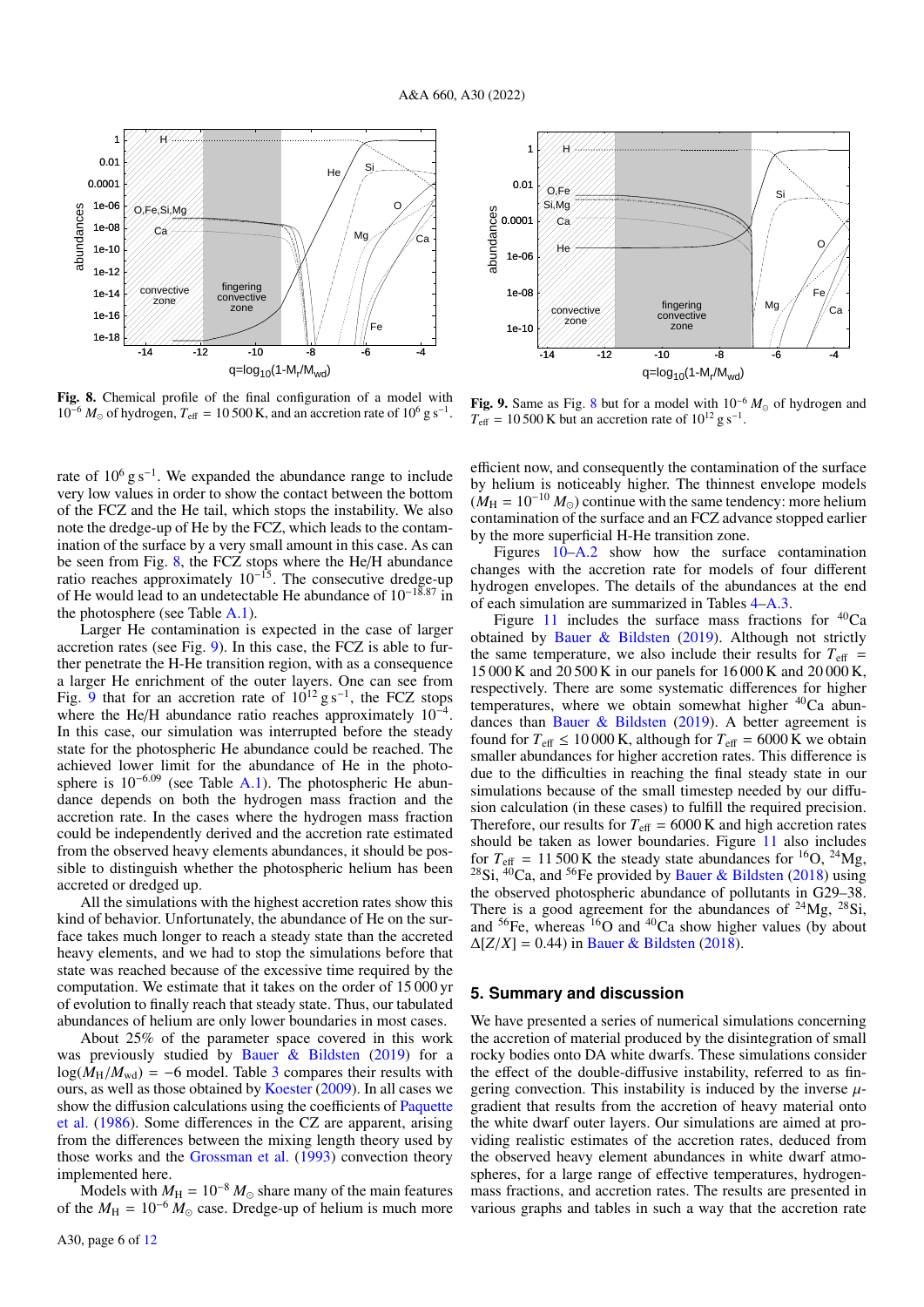Table 3. Comparison of the results of Koester (2009), Bauer & Bildsten (2019), and this paper for the mass of the surface CZ and diffusion timescales for  $40$ Ca on a 0.6  $M_{\odot}$  white dwarf.

| $T_{\rm eff}$             | $log(M_{\rm cvz}/M_{\rm wd})$ |             |           | $\log g$    |        | $\log(\tau_{\rm diff} / {\rm yr})$ |             |           |
|---------------------------|-------------------------------|-------------|-----------|-------------|--------|------------------------------------|-------------|-----------|
|                           | Koester                       | <b>BB19</b> | Here      | <b>BB19</b> | Here   | Koester                            | <b>BB19</b> | Here      |
| 6000 K                    | $-7.722$                      | $-7.8094$   | $-7.5803$ | 8.0342      | 8.0594 | 4.2924                             | 4.2449      | 4.4526    |
| 8000 K                    | $-8.432$                      | $-8.9849$   | $-9.7887$ | 8.0272      | 8.0515 | 3.3303                             | 3.4113      | 3.0643    |
| $10000 \text{ K}$         | $-10.738$                     | $-10.251$   | $-11.456$ | 8.0202      | 8.0447 | 1.9997                             | 2.476       | 1.6092    |
| 11 000 K                  | $-12.715$                     | $-11.872$   | $-12.714$ | 8.0164      | 8.0413 | 0.4845                             | 1.1984      | 0.2165    |
| $12000 \text{ K}$ -15.618 |                               | $-14.698$   | $-14.994$ | 8.0127      | 8.0378 | $-1.6941$                          | $-1.0767$   | $-1.5267$ |



Fig. 10. Surface contamination against the accretion rate for models with  $M_{\text{H}} = 10^{-4} M_{\odot}$ . The contamination is given in terms of the abundance, expressed in  $[Z/H] = \log n(Z)/n(H)$ .

can easily be deduced from the values of the heavy elements abundances. When fingering convection is properly considered, the resulting accretion rates may be up to several orders of

magnitude larger than those estimated when ignoring its effect. For given values of the accretion rate and effective temperature, the accumulation of heavy elements in the white dwarfs' atmospheres increases for decreasing hydrogen mass fraction since the FCZ becomes thinner when the H/He transition zone is closer to the surface. In the cases of a thin hydrogen mass fraction and high accretion rates, the fingering convection may dredge up some fraction of He from the H/He transition zone (see Tables A.2 and A.3). Such an effect produces DABZ-type white dwarfs. We discuss below the various assumptions that have been adopted in our simulations.

The chemical composition of the accreted material was supposed to be similar to the Earth bulk composition. This is the case for most observed polluted DA white dwarfs (Swan et al. 2019). There is also evidence of other white dwarfs polluted by material with a variety of chemical compositions (Gänsicke et al. 2012; Wilson et al. 2015; Melis & Dufour 2017), including water-rich and hydrated planetesimals (Farihi et al. 2013; Raddi et al. 2015; Hoskin et al. 2020) and volatile-rich planetesimals (Xu et al. 2017). Our simulations are not representative of such cases.

The accreted material was supposed to be mixed through the CZ and through the FCZ. Cunningham et al. (2021) find from their 3D radiation-hydrodynamic simulations that DA white dwarfs with effective temperatures larger than 13 000 K are unable to spread the accreted material horizontally on a timescale shorter than the diffusion timescale. However, these diffusion timescales, estimated at the bottom of the CZ, do not take the additional FCZ into account. By considering fingering convection, diffusion happens deeper in the star and on a timescale that might be significantly longer. The absence of surface abundance variations in polluted DA white dwarfs (Debes  $\&$ López-Morales 2008; Reach et al. 2009; Wilson et al. 2019) can be explained by (1) horizontal mixing being more efficient than predicted, (2) material being accreted in a generally homogeneous surface distribution, or (3) observations not being sensitive enough to detect variations in abundance. Thus, our assumption of homogeneously mixed pollutants in turbulent zones is consistent with observations.

The mixing induced by the fingering convection was supposed to be a continuous process. The validity of this assumption has been called into question (Koester 2015). However, Brassard & Fontaine (2015) showed that in the case of a DA white dwarf with a hydrogen mass fraction of  $M_H = 10^{-4} M_{\odot}$ and  $T_{\text{eff}} = 11000 \text{ K}$ , the accretion of a C–O mixture at a rate of  $9 \times 10^9$  g s<sup>-1</sup> induces the fingering convection. Bauer & Bildsten (2018, 2019) considered the case of accretion of bulk-Earth composition material and a range of accretion rates from 10<sup>5</sup> g s<sup>−</sup><sup>1</sup> to 10<sup>12</sup> g s<sup>−</sup><sup>1</sup> . They find that fingering convection develops efficiently for accretion rates above approximately  $10^6$  g s<sup>-1</sup>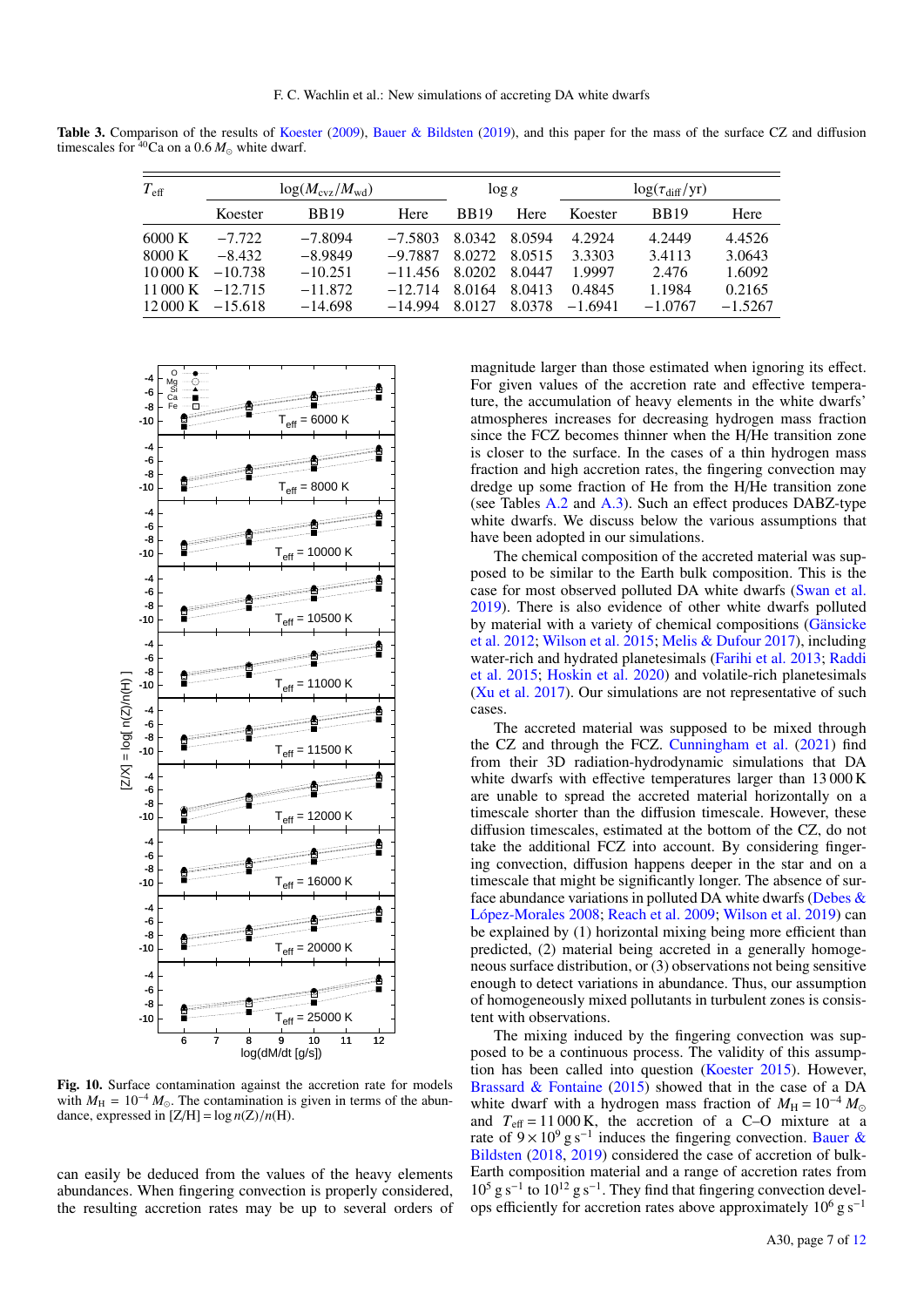

-10 -8 -6 -4

-6



**Table 4.** Models with  $M_{\text{H}} = 10^{-4} M_{\odot}$ .

|          |          | $10^6$ g s <sup>-1</sup> | $10^8$ g s <sup>-1</sup> | $10^{10}$ g s <sup>-1</sup> | $10^{12}$ g s <sup>-1</sup> |
|----------|----------|--------------------------|--------------------------|-----------------------------|-----------------------------|
|          | He       | $-20.34$                 | $-19.67$                 | -19.15                      | -19.25                      |
|          | O        | -9.16                    | $-7.29$                  | $-5.88$                     | $-4.73$                     |
|          | Mg       | $-9.31$                  | -7.62                    | $-6.34$                     | $-5.16$                     |
| 6000K    | Si       | $-9.35$                  | -7.66                    | $-6.38$                     | $-5.21$                     |
|          | Ca       | $-10.63$                 | $-8.88$                  | $-7.56$                     | $-6.38$                     |
|          | Fe       | $-9.50$                  | $-7.76$                  | $-6.45$                     | $-5.30$                     |
|          | He       | $-29.63$                 | $-26.03$                 | $-25.35$                    | $-21.38$                    |
|          | O        | $-8.60$                  | -6.86                    | $-5.50$                     | $-3.99$                     |
|          | Mg       | $-8.83$                  | $-7.24$                  | $-5.92$                     | $-4.44$                     |
| 8000K    | Si       | $-8.91$                  | $-7.29$                  | $-5.95$                     | $-4.47$                     |
|          | Ca       | -10.12                   | -8.49                    | $-7.16$                     | $-5.67$                     |
|          | Fe       | $-9.11$                  | $-7.43$                  | $-6.07$                     | $-4.57$                     |
|          | He       | $-29.84$                 | $-25.00$                 | $-24.15$                    | $-21.93$                    |
|          | O        | $-8.34$                  | $-6.67$                  | $-5.28$                     | $-3.85$                     |
|          | Mg       | $-8.62$                  | $-7.02$                  | $-5.64$                     | $-4.29$                     |
| 10000K   | Si       | -8.64                    | $-7.05$                  | $-5.67$                     | $-4.33$                     |
|          | Ca       | -9.91                    | $-8.30$                  | $-6.90$                     | $-5.52$                     |
|          | Fe       | -8.84                    | $-7.21$                  | $-5.79$                     | $-4.41$                     |
|          | He       | $-29.61$                 | $-24.73$                 | $-23.87$                    | $-19.56$                    |
|          | O        | $-8.30$                  | $-6.65$                  | $-5.25$                     | $-3.74$                     |
|          | Mg       | $-8.60$                  | $-7.00$                  | $-5.61$                     | $-4.20$                     |
| 10500K   | Si       | $-8.58$                  | $-7.00$                  | $-5.62$                     | $-4.23$                     |
|          | Ca       | -9.89                    | $-8.28$                  | $-6.88$                     | $-5.42$                     |
|          | Fe       | $-8.81$                  | -7.19                    | $-5.76$                     | $-4.32$                     |
|          | He       | $-28.54$                 | $-24.79$                 | $-21.93$                    | $-23.69$                    |
|          | O        | $-8.12$                  | $-6.98$                  | $-5.18$                     | $-3.74$                     |
|          | Mg       | $-8.46$                  | $-7.03$                  | $-5.53$                     | $-4.21$                     |
| 11000K   | Si       | $-8.43$                  | $-6.96$                  | $-5.53$                     | $-4.24$                     |
|          | Ca       | $-9.72$                  | $-8.43$                  | $-6.81$                     | $-5.44$                     |
|          | Fe       | $-8.64$                  | $-7.27$                  | $-5.68$                     | $-4.33$                     |
|          | He       | $-27.43$                 | $-29.25$                 | $-27.12$                    | $-23.95$                    |
|          | O        | $-7.87$                  | $-6.44$                  | $-5.01$                     | $-3.62$                     |
|          | Mg       | $-8.21$                  | $-6.85$                  | $-5.48$                     | $-4.09$                     |
| 11500K   | Si       | $-8.18$                  | $-6.88$                  | $-5.51$                     | $-4.12$                     |
|          | Ca       | $-9.45$                  | $-8.10$                  | $-6.70$                     | $-5.31$                     |
|          | Fe       | $-8.37$                  | $-7.01$                  | $-5.60$                     | $-4.21$                     |
|          | He       | $-28.69$                 | $-29.32$                 | $-25.13$                    | $-24.59$                    |
|          | O        | $-9.18$                  | $-6.76$                  | $-4.97$                     | $-3.63$                     |
|          | Mg       | $-8.89$                  | $-6.91$                  | $-5.44$                     | $-4.09$                     |
| 12000K   | Si       | $-8.80$                  | $-6.92$                  | $-5.46$                     | $-4.12$                     |
|          | Ca       | -10.51                   | $-8.27$                  | -6.66                       | $-5.31$                     |
|          | Fe       | $-9.39$                  | $-7.19$                  | $-5.56$                     | $-4.20$                     |
|          | He       | -25.29                   | $-27.79$                 | $-23.90$                    | -23.41                      |
|          | O        | $-7.98$                  | $-6.60$                  | $-5.16$                     | $-3.81$                     |
|          | Mg       | $-8.35$                  | $-7.03$                  | $-5.63$                     | $-4.29$                     |
| 16000K   | Si       | -8.37                    | $-7.03$                  | $-5.66$                     | $-4.32$                     |
|          | Ca       | $-9.59$                  | $-8.28$                  | $-6.86$                     | $-5.50$                     |
|          | Fe       | -8.52                    | -7.17                    | -5.75                       | -4.40                       |
| 20 000 K | He       | $-18.27$                 | $-29.02$                 | $-22.92$                    | $-22.45$                    |
|          | 0        | $-8.11$                  | $-6.78$                  | $-5.33$                     | $-3.98$                     |
|          | Mg       | $-8.49$                  | -7.23                    | $-5.81$                     | -4.46                       |
|          | Si       | -8.52                    | $-7.24$                  | $-5.84$                     | $-4.49$                     |
|          | Ca       | -9.73                    | -8.47                    | $-7.03$                     | $-5.68$                     |
|          | Fe       | -8.66                    | $-7.36$                  | $-5.92$                     | $-4.57$                     |
|          | He       | $-22.46$                 | $-25.57$                 | $-21.90$                    | $-21.19$                    |
|          | O        | $-8.26$                  | -7.37                    | $-6.07$                     | $-4.16$                     |
|          |          |                          |                          |                             |                             |
|          |          | $-8.66$                  | $-7.49$                  | $-6.21$                     | $-4.65$                     |
| 25 000 K | Mg<br>Si |                          |                          |                             |                             |
|          | Ca       | $-8.69$<br>$-9.90$       | -7.36<br>$-9.03$         | $-6.10$<br>$-7.73$          | $-4.68$<br>$-5.86$          |

-8 -10  $\begin{bmatrix} -4 \\ 0 \end{bmatrix}$  T<sub>eff</sub> = 10000 -6 -8 -10  $T_{\text{eff}} = 10500 \text{ K}$ -6 -8 -10  $\frac{-4}{-6}$  T<sub>eff</sub> = 11000 K -6 -8  $[2/X] = log[ n(Z)/n(H)]$ [Z/X] = log[ n(Z)/n(H) ] -10 -4 -6 -8 -10  $\begin{bmatrix} -4 \\ 6 \end{bmatrix}$  T<sub>eff</sub> = 12000 -6 -8 -10  $\begin{bmatrix} -4 \\ 6 \end{bmatrix}$  T<sub>eff</sub> = 16000 -6 -8 -10  $\frac{-4}{-6}$  T<sub>eff</sub> = 20000 K -6 -8 -10 -4  $T_{\text{eff}}$  = 25000 K -6 -8 -10 5 6 7 8 9 10 11 12 log(dM/dt [g/s])

Fig. 11. Same as Fig. 10 but for models with  $M_H = 10^{-6} M_\odot$ . When possible, <sup>40</sup>Ca abundances obtained by Bauer & Bildsten (2019) have been added to the corresponding panel (labeled as BB19). For  $T_{\text{eff}}$  = 11 500 K, gray symbols (inside a box) represent the abundances obtained by Bauer & Bildsten (2018) for <sup>16</sup>O, <sup>24</sup>Mg, <sup>28</sup>Si, <sup>40</sup>Ca, and <sup>56</sup>Fe using the observed photospheric abundance of pollutants in G29– 38. All these isolated points correspond to an accretion rate of  $10^{10}$  g s<sup>-1</sup> but have been shifted a bit from that particular value for the sake of clarity.

(see Fig. 5 in Bauer & Bildsten 2019). Multidimensional simulations accounting for convection and fingering mixing are clearly needed to probe how these two physical processes interact. The agreement between the results of Brassard  $\&$  Fontaine (2015), Bauer & Bildsten (2018, 2019), and this paper is an indi-

Notes. Abundances are expressed in [Z/H], where  $[Z/H] = \log n(Z)/n(H)$  is the logarithmic number ratio of the abundance (in numbers) of element Z relative to the abundance of hydrogen (H). Lower values are marked by a greater-than sign when the stationary state was not achieved and the surface abundance of that element was still increasing.

cation that fingering convection is properly introduced in our simulations.

We hope that our results, with the figures and tables, will be useful in providing realistic estimates of accretion rates, including the effect of fingering convection, for further studies on evolved planetary systems.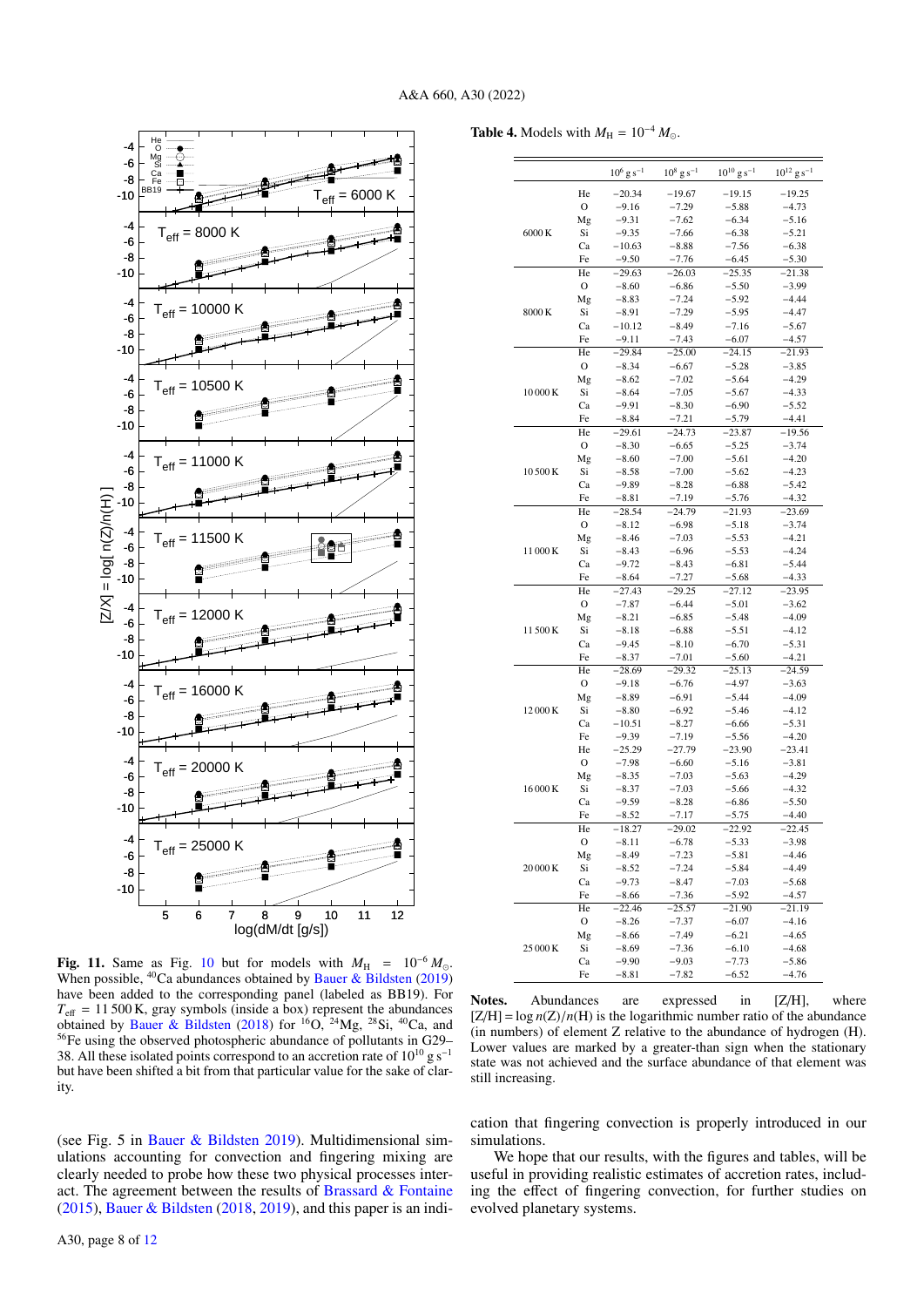*Acknowledgements.* We would like to thank an anonymous referee for the helpful comments, and constructive remarks on this manuscript. This work was supported by PICT-2017-0884 from ANPCyT, PIP 112-200801-00940 grant from CONICET, and grant G149 from University of La Plata. This research has made use of NASA Astrophysics Data System. F. C. W., G. V. and S. V. acknowledge financial support from "Programme National de Physique Stellaire (PNPS)" of CNRS/INSU, France.

### **References**

- Alexander, D. R., & Ferguson, J. W. 1994, [ApJ, 437, 879](http://linker.aanda.org/10.1051/0004-6361/202142289/1)
- Allègre, C., Manhès, G., & Lewin, É. 2001, [Earth Planet. Sci. Lett., 185, 49](http://linker.aanda.org/10.1051/0004-6361/202142289/2)
- Althaus, L. G., & Benvenuto, O. G. 1998, [MNRAS, 296, 206](http://linker.aanda.org/10.1051/0004-6361/202142289/3)
- Althaus, L. G., Serenelli, A. M., Córsico, A. H., & Montgomery, M. H. 2003, [A&A, 404, 593](http://linker.aanda.org/10.1051/0004-6361/202142289/4)
- Althaus, L. G., Serenelli, A. M., Panei, J. A., et al. 2005, [A&A, 435, 631](http://linker.aanda.org/10.1051/0004-6361/202142289/5)
- Althaus, L. G., Camisassa, M. E., Miller Bertolami, M. M., Córsico, A. H., & García-Berro, E. 2015, [A&A, 576, A9](http://linker.aanda.org/10.1051/0004-6361/202142289/6)
- Bauer, E. B., & Bildsten, L. 2018, [ApJ, 859, L19](http://linker.aanda.org/10.1051/0004-6361/202142289/7)
- Bauer, E. B., & Bildsten, L. 2019, [ApJ, 872, 96](http://linker.aanda.org/10.1051/0004-6361/202142289/8)
- Brassard, P., & Fontaine, G. 2015, in 19th European Workshop on White Dwarfs, eds. P. Dufour, P. Bergeron, & G. Fontaine, [ASP Conf. Ser., 493, 121](http://linker.aanda.org/10.1051/0004-6361/202142289/9)
- Brown, J. M., Garaud, P., & Stellmach, S. 2013, [ApJ, 768, 34](http://linker.aanda.org/10.1051/0004-6361/202142289/10)
- Burgers, J. M. 1969, [Flow Equations for Composite Gases](http://linker.aanda.org/10.1051/0004-6361/202142289/11) (New York: Academic Press)
- Cassan, A., Kubas, D., Beaulieu, J. P., et al. 2012, [Nature, 481, 167](http://linker.aanda.org/10.1051/0004-6361/202142289/12)
- Chen, E. Y., & Hansen, B. M. S. 2011, [MNRAS, 413, 2827](http://linker.aanda.org/10.1051/0004-6361/202142289/13)
- Christensen-Dalsgaard, J., Silva Aguirre, V., Cassisi, S., et al. 2020, [A&A, 635,](http://linker.aanda.org/10.1051/0004-6361/202142289/14) [A165](http://linker.aanda.org/10.1051/0004-6361/202142289/14)
- Cunningham, T., Tremblay, P.-E., Freytag, B., Ludwig, H.-G., & Koester, D. 2019, [MNRAS, 488, 2503](http://linker.aanda.org/10.1051/0004-6361/202142289/15)
- Cunningham, T., Tremblay, P.-E., Gentile Fusillo, N. P., Hollands, M., & Cukanovaite, E. 2020, [MNRAS, 492, 3540](http://linker.aanda.org/10.1051/0004-6361/202142289/16)
- Cunningham, T., Tremblay, P.-E., Bauer, E. B., et al. 2021, [MNRAS, 503,](http://linker.aanda.org/10.1051/0004-6361/202142289/17) [1646](http://linker.aanda.org/10.1051/0004-6361/202142289/17)
- Deal, M., Deheuvels, S., Vauclair, G., Vauclair, S., & Wachlin, F. C. 2013, [A&A,](http://linker.aanda.org/10.1051/0004-6361/202142289/18) [557, L12](http://linker.aanda.org/10.1051/0004-6361/202142289/18)
- Debes, J. H., & López-Morales, M. 2008, [ApJ, 677, L43](http://linker.aanda.org/10.1051/0004-6361/202142289/19)
- Debes, J. H., & Sigurdsson, S. 2002, [ApJ, 572, 556](http://linker.aanda.org/10.1051/0004-6361/202142289/20)
- Debes, J. H., Walsh, K. J., & Stark, C. 2012, [ApJ, 747, 148](http://linker.aanda.org/10.1051/0004-6361/202142289/21)
- Dupuis, J., Fontaine, G., Pelletier, C., & Wesemael, F. 1992, [ApJS, 82, 505](http://linker.aanda.org/10.1051/0004-6361/202142289/22)
- Farihi, J., Gänsicke, B. T., Wyatt, M. C., et al. 2012, [MNRAS, 424, 464](http://linker.aanda.org/10.1051/0004-6361/202142289/23)
- Farihi, J., Gänsicke, B. T., & Koester, D. 2013, [Science, 342, 218](http://linker.aanda.org/10.1051/0004-6361/202142289/24)
- Frewen, S. F. N., & Hansen, B. M. S. 2014, [MNRAS, 439, 2442](http://linker.aanda.org/10.1051/0004-6361/202142289/25)
- Freytag, B., Ludwig, H.-G., & Steffen, M. 1996, [A&A, 313, 497](http://linker.aanda.org/10.1051/0004-6361/202142289/26)
- Freytag, B., Steffen, M., Ludwig, H. G., et al. 2012, [J. Comput. Phys., 231, 919](http://linker.aanda.org/10.1051/0004-6361/202142289/27)
- Gänsicke, B. T., Koester, D., Farihi, J., et al. 2012, [MNRAS, 424, 333](http://linker.aanda.org/10.1051/0004-6361/202142289/28) Garaud, P. 2011, [ApJ, 728, L30](http://linker.aanda.org/10.1051/0004-6361/202142289/29)
- Grossman, S. A., Narayan, R., & Arnett, D. 1993, [ApJ, 407, 284](http://linker.aanda.org/10.1051/0004-6361/202142289/30)
- Hoskin, M. J., Toloza, O., Gänsicke, B. T., et al. 2020, [MNRAS, 499, 171](http://linker.aanda.org/10.1051/0004-6361/202142289/31)
- Iben, I. Jr., Ritossa, C., & García-Berro, E. 1997, [ApJ, 489, 772](http://linker.aanda.org/10.1051/0004-6361/202142289/32)
- Iglesias, C. A., & Rogers, F. J. 1996, [ApJ, 464, 943](http://linker.aanda.org/10.1051/0004-6361/202142289/33)
- Jura, M. 2003, [ApJ, 584, L91](http://linker.aanda.org/10.1051/0004-6361/202142289/34)
- Koester, D. 2009, [A&A, 498, 517](http://linker.aanda.org/10.1051/0004-6361/202142289/35)
- Koester, D. 2015, in 19th European Workshop on White Dwarfs, eds. P. Dufour, P. Bergeron, & G. Fontaine, [ASP Conf. Ser., 493, 129](http://linker.aanda.org/10.1051/0004-6361/202142289/36)
- Koester, D., & Wilken, D. 2006, [A&A, 453, 1051](http://linker.aanda.org/10.1051/0004-6361/202142289/37)
- Koester, D., Gänsicke, B. T., & Farihi, J. 2014, [A&A, 566, A34](http://linker.aanda.org/10.1051/0004-6361/202142289/38)
- Kupka, F., Zaussinger, F., & Montgomery, M. H. 2018, [MNRAS, 474, 4660](http://linker.aanda.org/10.1051/0004-6361/202142289/39)
- Manser, C. J., Gänsicke, B. T., Eggl, S., et al. 2019, [Science, 364, 66](http://linker.aanda.org/10.1051/0004-6361/202142289/40)
- Melis, C., & Dufour, P. 2017, [ApJ, 834, 1](http://linker.aanda.org/10.1051/0004-6361/202142289/41)
- Miller Bertolami, M. M. 2016, [A&A, 588, A25](http://linker.aanda.org/10.1051/0004-6361/202142289/42)
- Mustill, A. J., Villaver, E., Veras, D., Bonsor, A., & Wyatt, M. C. 2013, [Eur.](http://linker.aanda.org/10.1051/0004-6361/202142289/43) [Phys. J. Web Conf., 47, 06008](http://linker.aanda.org/10.1051/0004-6361/202142289/43)
- Paquette, C., Pelletier, C., Fontaine, G., & Michaud, G. 1986, [ApJS, 61, 177](http://linker.aanda.org/10.1051/0004-6361/202142289/44)
- Raddi, R., Gänsicke, B. T., Koester, D., et al. 2015, [MNRAS, 450, 2083](http://linker.aanda.org/10.1051/0004-6361/202142289/45)
- Reach, W. T., Lisse, C., von Hippel, T., & Mullally, F. 2009, [ApJ, 693, 697](http://linker.aanda.org/10.1051/0004-6361/202142289/46)
- Renedo, I., Althaus, L. G., Miller Bertolami, M. M., et al. 2010, [ApJ, 717, 183](http://linker.aanda.org/10.1051/0004-6361/202142289/47)
- Salaris, M., Althaus, L. G., & García-Berro, E. 2013, [A&A, 555, A96](http://linker.aanda.org/10.1051/0004-6361/202142289/48) Silva Aguirre, V., Christensen-Dalsgaard, J., Cassisi, S., et al. 2020, [A&A, 635,](http://linker.aanda.org/10.1051/0004-6361/202142289/49)
- [A164](http://linker.aanda.org/10.1051/0004-6361/202142289/49) Stancliffe, R. J., Glebbeek, E., Izzard, R. G., & Pols, O. R. 2007, [A&A, 464,](http://linker.aanda.org/10.1051/0004-6361/202142289/50) [L57](http://linker.aanda.org/10.1051/0004-6361/202142289/50)
- Swan, A., Farihi, J., Koester, D., et al. 2019, [MNRAS, 490, 202](http://linker.aanda.org/10.1051/0004-6361/202142289/51)
- Vanderburg, A., Johnson, J. A., Rappaport, S., et al. 2015, [Nature, 526, 546](http://linker.aanda.org/10.1051/0004-6361/202142289/52)
- Van Grootel, V., Dupret, M. A., Fontaine, G., et al. 2012, [A&A, 539, A87](http://linker.aanda.org/10.1051/0004-6361/202142289/53)
- Vauclair, S. 2004, [ApJ, 605, 874](http://linker.aanda.org/10.1051/0004-6361/202142289/54)
- Veras, D. 2016, [R. Soc. Open Sci., 3, 150571](http://linker.aanda.org/10.1051/0004-6361/202142289/55)
- Veras, D., Mustill, A. J., Bonsor, A., & Wyatt, M. C. 2013, [MNRAS, 431, 1686](http://linker.aanda.org/10.1051/0004-6361/202142289/56)
- Veras, D., Jacobson, S. A., & Gänsicke, B. T. 2014a, [MNRAS, 445, 2794](http://linker.aanda.org/10.1051/0004-6361/202142289/57)
- Veras, D., Leinhardt, Z. M., Bonsor, A., & Gänsicke, B. T. 2014b, [MNRAS, 445,](http://linker.aanda.org/10.1051/0004-6361/202142289/58) [2244](http://linker.aanda.org/10.1051/0004-6361/202142289/58)
- Veras, D., Eggl, S., & Gänsicke, B. T. 2015a, [MNRAS, 452, 1945](http://linker.aanda.org/10.1051/0004-6361/202142289/59)
- Veras, D., Eggl, S., & Gänsicke, B. T. 2015b, [MNRAS, 451, 2814](http://linker.aanda.org/10.1051/0004-6361/202142289/60)
- Veras, D., Leinhardt, Z. M., Eggl, S., & Gänsicke, B. T. 2015c, [MNRAS, 451,](http://linker.aanda.org/10.1051/0004-6361/202142289/61) [3453](http://linker.aanda.org/10.1051/0004-6361/202142289/61)
- Veras, D., Mustill, A. J., Gänsicke, B. T., et al. 2016, [MNRAS, 458, 3942](http://linker.aanda.org/10.1051/0004-6361/202142289/62)
- Wachlin, F. C., Miller Bertolami, M. M., & Althaus, L. G. 2011, [A&A, 533,](http://linker.aanda.org/10.1051/0004-6361/202142289/63)
- [A139](http://linker.aanda.org/10.1051/0004-6361/202142289/63)
- Wachlin, F. C., Vauclair, S., & Althaus, L. G. 2014, [A&A, 570, A58](http://linker.aanda.org/10.1051/0004-6361/202142289/64)
- Wachlin, F. C., Vauclair, G., Vauclair, S., & Althaus, L. G. 2017, [A&A, 601, A13](http://linker.aanda.org/10.1051/0004-6361/202142289/65)
- Wilson, D. J., Gänsicke, B. T., Koester, D., et al. 2015, [MNRAS, 451, 3237](http://linker.aanda.org/10.1051/0004-6361/202142289/66)
- Wilson, D. J., Gänsicke, B. T., Koester, D., et al. 2019, [MNRAS, 483, 2941](http://linker.aanda.org/10.1051/0004-6361/202142289/67)
- Xu, S., Jura, M., Koester, D., Klein, B., & Zuckerman, B. 2014, [ApJ, 783, 79](http://linker.aanda.org/10.1051/0004-6361/202142289/68)
- Xu, S., Zuckerman, B., Dufour, P., et al. 2017, [ApJ, 836, L7](http://linker.aanda.org/10.1051/0004-6361/202142289/69)
- Xu, S., Dufour, P., Klein, B., et al. 2019, [AJ, 158, 242](http://linker.aanda.org/10.1051/0004-6361/202142289/70)
- Zemskova, V., Garaud, P., Deal, M., & Vauclair, S. 2014, [ApJ, 795, 118](http://linker.aanda.org/10.1051/0004-6361/202142289/71)
- Zuckerman, B., & Becklin, E. E. 1987, [Nature, 330, 138](http://linker.aanda.org/10.1051/0004-6361/202142289/72)
- 
- Zuckerman, B., Koester, D., Reid, I. N., & Hünsch, M. 2003, [ApJ, 596, 477](http://linker.aanda.org/10.1051/0004-6361/202142289/73) Zuckerman, B., Koester, D., Melis, C., Hansen, B. M., & Jura, M. 2007, [ApJ,](http://linker.aanda.org/10.1051/0004-6361/202142289/74) [671, 872](http://linker.aanda.org/10.1051/0004-6361/202142289/74)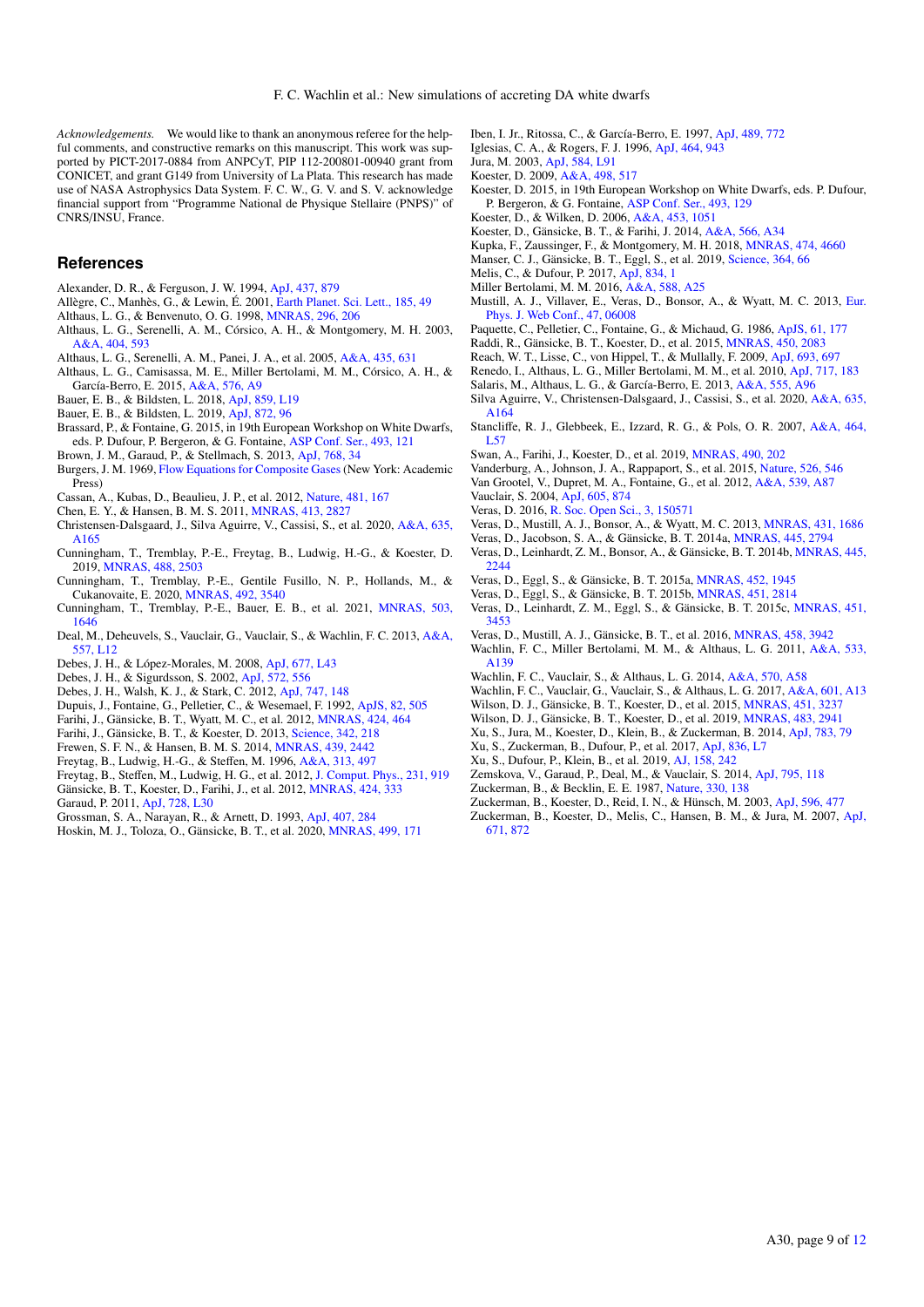## **Appendix A: Additional material**

| $10^8$ g s <sup>-1</sup><br>$10^{10}$ g s <sup>-1</sup><br>$10^6$ g s <sup>-1</sup><br>He<br>$-8.50$<br>$-8.33$<br>$-7.75$<br>$\mathcal{O}$<br>$-9.34$<br>$-7.51$<br>$-6.31$<br>$-5.16$<br>Mg<br>$-9.71$<br>$-7.94$<br>$-6.79$<br>$-5.65$<br>6000 K<br>Si<br>$-9.74$<br>$-7.97$<br>$-6.83$<br>$-5.68$<br>Ca<br>$-10.95$<br>$-9.15$<br>$-6.86$<br>$-8.01$<br>Fe<br>$-9.83$<br>$-8.04$<br>$-6.90$<br>$-5.75$<br>He<br>$-17.79$<br>$-14.07$<br>$-11.12$<br>$>-6.83$<br>$\mathbf O$<br>$-8.61$<br>$-6.85$<br>$-5.44$<br>$-3.92$<br>$-7.23$<br>$-5.83$<br>$-4.38$<br>Mg<br>$-8.83$<br>8000 K<br>Si<br>$-7.27$<br>$-5.87$<br>$-4.41$<br>$-8.91$<br>$-8.48$<br>$-7.09$<br>$-5.61$<br>Ca<br>$-10.13$<br>Fe<br>$-7.42$<br>$-6.00$<br>$-9.11$<br>$-4.51$<br>He<br>$-18.86$<br>$-14.71$<br>$-12.18$<br>$>-6.20$<br>$\mathbf O$<br>$-8.34$<br>$-6.68$<br>$-5.27$<br>$-3.76$<br>Mg<br>$-7.04$<br>$-4.21$<br>$-8.62$<br>$-5.63$<br>10000 K<br>Si<br>$-8.64$<br>$-7.07$<br>$-5.67$<br>$-4.25$<br>Ca<br>$-9.91$<br>$-8.31$<br>$-6.90$<br>$-5.44$<br>Fe<br>$-8.84$<br>$-7.22$<br>$-5.79$<br>$-4.33$<br>He<br>$-18.87$<br>$-14.64$<br>$-12.05$<br>$>-6.09$<br>$\mathcal{O}$<br>$-8.31$<br>$-6.66$<br>$-5.26$<br>$-3.73$<br>Mg<br>$-8.61$<br>$-7.02$<br>$-4.18$<br>$-5.61$<br>Si<br>$-8.59$<br>$-7.02$<br>$-4.20$<br>$-5.62$<br>Ca<br>$-9.90$<br>$-8.30$<br>$-6.88$<br>$-5.41$<br>Fe<br>$-8.82$<br>$-7.20$<br>$-5.76$<br>$-4.30$<br>He<br>$-19.49$<br>$-14.30$<br>$>-6.11$<br>$-12.17$<br>$\mathbf O$<br>$-8.45$<br>$-6.77$<br>$-3.73$<br>$-5.28$<br>Mg<br>$-4.19$<br>$-8.76$<br>$-7.10$<br>$-5.65$<br>11000 K<br>Si<br>$-7.03$<br>$-5.62$<br>$-4.20$<br>$-8.66$<br>Ca<br>$-10.05$<br>$-8.38$<br>$-6.90$<br>$-5.41$<br>Fe<br>$-7.29$<br>$-5.79$<br>$-4.30$<br>$-8.96$<br>He<br>$-19.51$<br>$-14.52$<br>$-12.42$<br>$>-7.70$<br>$\mathcal{O}$<br>$-8.47$<br>$-5.39$<br>$-3.93$<br>$-6.85$<br>Mg<br>$-8.77$<br>$-7.18$<br>$-5.72$<br>$-4.35$<br>11500 K<br>Si<br>$-4.35$<br>$-8.64$<br>$-7.11$<br>$-5.66$<br>Ca<br>$-8.50$<br>$-10.06$<br>$-7.08$<br>$-5.54$<br>Fe<br>$-7.40$<br>$-5.94$<br>$-4.43$<br>$-8.97$<br>He<br>$>-8.20$<br>$-19.30$<br>$-13.16$<br>$-11.33$<br>$\mathcal{O}$<br>$-7.93$<br>$-6.40$<br>$-5.01$<br>$-3.61$<br>Mg<br>$-8.28$<br>$-6.83$<br>$-5.48$<br>$-4.09$<br>Si<br>12000 K<br>$-8.24$<br>$-6.85$<br>$-5.50$<br>$-4.11$<br>Ca<br>$-9.51$<br>$-8.05$<br>$-6.70$<br>$-5.31$<br>Fe<br>$-8.44$<br>$-6.97$<br>$-5.60$<br>$-4.20$<br>He<br>$-12.62$<br>$-10.52$<br>$>-7.88$<br>$-18.27$<br>O<br>$-6.56$<br>$-5.20$<br>$-8.03$<br>$-3.81$<br>Mg<br>$-7.00$<br>$-5.67$<br>$-4.29$<br>$-8.38$<br>16000 K<br>Si<br>$-7.02$<br>$-5.69$<br>$-4.32$<br>$-8.39$<br>Ca<br>$-8.22$<br>$-6.89$<br>$-5.50$<br>-9.62<br>$-8.56$<br>$-7.13$<br>$-5.79$<br>$-4.40$<br>Fe<br>He<br>$-16.40$<br>$-12.29$<br>$>-9.96$<br>O<br>$-8.13$<br>$-6.70$<br>$-5.36$<br>$-3.96$<br>Mg<br>$-7.14$<br>$-5.83$<br>$-4.45$<br>$-8.47$<br>20000 K<br>Si<br>$-8.50$<br>$-7.16$<br>$-5.85$<br>$-4.48$<br>$-9.72$<br>$-8.36$<br>$-5.66$<br>Ca<br>$-7.05$<br>$-8.66$<br>$-7.26$<br>$-5.95$<br>$-4.56$<br>Fe<br>He<br>$-16.15$<br>$-12.20$<br>$>-9.46$<br>O<br>$-4.14$<br>$-8.26$<br>$-6.83$<br>$-5.53$<br>$-7.27$<br>$-6.01$<br>$-4.62$<br>Mg<br>$-8.57$<br>Si<br>$-8.61$<br>$-7.30$<br>$-6.03$<br>-4.65<br>Ca<br>$-9.84$<br>$-8.50$<br>$-7.23$<br>$-5.83$<br>$-8.76$<br>$-7.39$<br>$-6.13$<br>Fe<br>-4.73 |         |  |  |                             |
|----------------------------------------------------------------------------------------------------------------------------------------------------------------------------------------------------------------------------------------------------------------------------------------------------------------------------------------------------------------------------------------------------------------------------------------------------------------------------------------------------------------------------------------------------------------------------------------------------------------------------------------------------------------------------------------------------------------------------------------------------------------------------------------------------------------------------------------------------------------------------------------------------------------------------------------------------------------------------------------------------------------------------------------------------------------------------------------------------------------------------------------------------------------------------------------------------------------------------------------------------------------------------------------------------------------------------------------------------------------------------------------------------------------------------------------------------------------------------------------------------------------------------------------------------------------------------------------------------------------------------------------------------------------------------------------------------------------------------------------------------------------------------------------------------------------------------------------------------------------------------------------------------------------------------------------------------------------------------------------------------------------------------------------------------------------------------------------------------------------------------------------------------------------------------------------------------------------------------------------------------------------------------------------------------------------------------------------------------------------------------------------------------------------------------------------------------------------------------------------------------------------------------------------------------------------------------------------------------------------------------------------------------------------------------------------------------------------------------------------------------------------------------------------------------------------------------------------------------------------------------------------------------------------------------------------------------------------------------------------------------------------------------------------------------------------------------------------------------------------------------------------------------------------------------------------------------------------------------------------------------------------------------------------------------------------------------------------------------------------------|---------|--|--|-----------------------------|
|                                                                                                                                                                                                                                                                                                                                                                                                                                                                                                                                                                                                                                                                                                                                                                                                                                                                                                                                                                                                                                                                                                                                                                                                                                                                                                                                                                                                                                                                                                                                                                                                                                                                                                                                                                                                                                                                                                                                                                                                                                                                                                                                                                                                                                                                                                                                                                                                                                                                                                                                                                                                                                                                                                                                                                                                                                                                                                                                                                                                                                                                                                                                                                                                                                                                                                                                                                      |         |  |  | $10^{12}$ g s <sup>-1</sup> |
|                                                                                                                                                                                                                                                                                                                                                                                                                                                                                                                                                                                                                                                                                                                                                                                                                                                                                                                                                                                                                                                                                                                                                                                                                                                                                                                                                                                                                                                                                                                                                                                                                                                                                                                                                                                                                                                                                                                                                                                                                                                                                                                                                                                                                                                                                                                                                                                                                                                                                                                                                                                                                                                                                                                                                                                                                                                                                                                                                                                                                                                                                                                                                                                                                                                                                                                                                                      |         |  |  | $>-7.74$                    |
|                                                                                                                                                                                                                                                                                                                                                                                                                                                                                                                                                                                                                                                                                                                                                                                                                                                                                                                                                                                                                                                                                                                                                                                                                                                                                                                                                                                                                                                                                                                                                                                                                                                                                                                                                                                                                                                                                                                                                                                                                                                                                                                                                                                                                                                                                                                                                                                                                                                                                                                                                                                                                                                                                                                                                                                                                                                                                                                                                                                                                                                                                                                                                                                                                                                                                                                                                                      |         |  |  |                             |
|                                                                                                                                                                                                                                                                                                                                                                                                                                                                                                                                                                                                                                                                                                                                                                                                                                                                                                                                                                                                                                                                                                                                                                                                                                                                                                                                                                                                                                                                                                                                                                                                                                                                                                                                                                                                                                                                                                                                                                                                                                                                                                                                                                                                                                                                                                                                                                                                                                                                                                                                                                                                                                                                                                                                                                                                                                                                                                                                                                                                                                                                                                                                                                                                                                                                                                                                                                      |         |  |  |                             |
|                                                                                                                                                                                                                                                                                                                                                                                                                                                                                                                                                                                                                                                                                                                                                                                                                                                                                                                                                                                                                                                                                                                                                                                                                                                                                                                                                                                                                                                                                                                                                                                                                                                                                                                                                                                                                                                                                                                                                                                                                                                                                                                                                                                                                                                                                                                                                                                                                                                                                                                                                                                                                                                                                                                                                                                                                                                                                                                                                                                                                                                                                                                                                                                                                                                                                                                                                                      |         |  |  |                             |
|                                                                                                                                                                                                                                                                                                                                                                                                                                                                                                                                                                                                                                                                                                                                                                                                                                                                                                                                                                                                                                                                                                                                                                                                                                                                                                                                                                                                                                                                                                                                                                                                                                                                                                                                                                                                                                                                                                                                                                                                                                                                                                                                                                                                                                                                                                                                                                                                                                                                                                                                                                                                                                                                                                                                                                                                                                                                                                                                                                                                                                                                                                                                                                                                                                                                                                                                                                      |         |  |  |                             |
|                                                                                                                                                                                                                                                                                                                                                                                                                                                                                                                                                                                                                                                                                                                                                                                                                                                                                                                                                                                                                                                                                                                                                                                                                                                                                                                                                                                                                                                                                                                                                                                                                                                                                                                                                                                                                                                                                                                                                                                                                                                                                                                                                                                                                                                                                                                                                                                                                                                                                                                                                                                                                                                                                                                                                                                                                                                                                                                                                                                                                                                                                                                                                                                                                                                                                                                                                                      |         |  |  |                             |
|                                                                                                                                                                                                                                                                                                                                                                                                                                                                                                                                                                                                                                                                                                                                                                                                                                                                                                                                                                                                                                                                                                                                                                                                                                                                                                                                                                                                                                                                                                                                                                                                                                                                                                                                                                                                                                                                                                                                                                                                                                                                                                                                                                                                                                                                                                                                                                                                                                                                                                                                                                                                                                                                                                                                                                                                                                                                                                                                                                                                                                                                                                                                                                                                                                                                                                                                                                      |         |  |  |                             |
|                                                                                                                                                                                                                                                                                                                                                                                                                                                                                                                                                                                                                                                                                                                                                                                                                                                                                                                                                                                                                                                                                                                                                                                                                                                                                                                                                                                                                                                                                                                                                                                                                                                                                                                                                                                                                                                                                                                                                                                                                                                                                                                                                                                                                                                                                                                                                                                                                                                                                                                                                                                                                                                                                                                                                                                                                                                                                                                                                                                                                                                                                                                                                                                                                                                                                                                                                                      |         |  |  |                             |
|                                                                                                                                                                                                                                                                                                                                                                                                                                                                                                                                                                                                                                                                                                                                                                                                                                                                                                                                                                                                                                                                                                                                                                                                                                                                                                                                                                                                                                                                                                                                                                                                                                                                                                                                                                                                                                                                                                                                                                                                                                                                                                                                                                                                                                                                                                                                                                                                                                                                                                                                                                                                                                                                                                                                                                                                                                                                                                                                                                                                                                                                                                                                                                                                                                                                                                                                                                      |         |  |  |                             |
|                                                                                                                                                                                                                                                                                                                                                                                                                                                                                                                                                                                                                                                                                                                                                                                                                                                                                                                                                                                                                                                                                                                                                                                                                                                                                                                                                                                                                                                                                                                                                                                                                                                                                                                                                                                                                                                                                                                                                                                                                                                                                                                                                                                                                                                                                                                                                                                                                                                                                                                                                                                                                                                                                                                                                                                                                                                                                                                                                                                                                                                                                                                                                                                                                                                                                                                                                                      |         |  |  |                             |
|                                                                                                                                                                                                                                                                                                                                                                                                                                                                                                                                                                                                                                                                                                                                                                                                                                                                                                                                                                                                                                                                                                                                                                                                                                                                                                                                                                                                                                                                                                                                                                                                                                                                                                                                                                                                                                                                                                                                                                                                                                                                                                                                                                                                                                                                                                                                                                                                                                                                                                                                                                                                                                                                                                                                                                                                                                                                                                                                                                                                                                                                                                                                                                                                                                                                                                                                                                      |         |  |  |                             |
|                                                                                                                                                                                                                                                                                                                                                                                                                                                                                                                                                                                                                                                                                                                                                                                                                                                                                                                                                                                                                                                                                                                                                                                                                                                                                                                                                                                                                                                                                                                                                                                                                                                                                                                                                                                                                                                                                                                                                                                                                                                                                                                                                                                                                                                                                                                                                                                                                                                                                                                                                                                                                                                                                                                                                                                                                                                                                                                                                                                                                                                                                                                                                                                                                                                                                                                                                                      |         |  |  |                             |
|                                                                                                                                                                                                                                                                                                                                                                                                                                                                                                                                                                                                                                                                                                                                                                                                                                                                                                                                                                                                                                                                                                                                                                                                                                                                                                                                                                                                                                                                                                                                                                                                                                                                                                                                                                                                                                                                                                                                                                                                                                                                                                                                                                                                                                                                                                                                                                                                                                                                                                                                                                                                                                                                                                                                                                                                                                                                                                                                                                                                                                                                                                                                                                                                                                                                                                                                                                      |         |  |  |                             |
|                                                                                                                                                                                                                                                                                                                                                                                                                                                                                                                                                                                                                                                                                                                                                                                                                                                                                                                                                                                                                                                                                                                                                                                                                                                                                                                                                                                                                                                                                                                                                                                                                                                                                                                                                                                                                                                                                                                                                                                                                                                                                                                                                                                                                                                                                                                                                                                                                                                                                                                                                                                                                                                                                                                                                                                                                                                                                                                                                                                                                                                                                                                                                                                                                                                                                                                                                                      |         |  |  |                             |
|                                                                                                                                                                                                                                                                                                                                                                                                                                                                                                                                                                                                                                                                                                                                                                                                                                                                                                                                                                                                                                                                                                                                                                                                                                                                                                                                                                                                                                                                                                                                                                                                                                                                                                                                                                                                                                                                                                                                                                                                                                                                                                                                                                                                                                                                                                                                                                                                                                                                                                                                                                                                                                                                                                                                                                                                                                                                                                                                                                                                                                                                                                                                                                                                                                                                                                                                                                      |         |  |  |                             |
|                                                                                                                                                                                                                                                                                                                                                                                                                                                                                                                                                                                                                                                                                                                                                                                                                                                                                                                                                                                                                                                                                                                                                                                                                                                                                                                                                                                                                                                                                                                                                                                                                                                                                                                                                                                                                                                                                                                                                                                                                                                                                                                                                                                                                                                                                                                                                                                                                                                                                                                                                                                                                                                                                                                                                                                                                                                                                                                                                                                                                                                                                                                                                                                                                                                                                                                                                                      |         |  |  |                             |
|                                                                                                                                                                                                                                                                                                                                                                                                                                                                                                                                                                                                                                                                                                                                                                                                                                                                                                                                                                                                                                                                                                                                                                                                                                                                                                                                                                                                                                                                                                                                                                                                                                                                                                                                                                                                                                                                                                                                                                                                                                                                                                                                                                                                                                                                                                                                                                                                                                                                                                                                                                                                                                                                                                                                                                                                                                                                                                                                                                                                                                                                                                                                                                                                                                                                                                                                                                      |         |  |  |                             |
|                                                                                                                                                                                                                                                                                                                                                                                                                                                                                                                                                                                                                                                                                                                                                                                                                                                                                                                                                                                                                                                                                                                                                                                                                                                                                                                                                                                                                                                                                                                                                                                                                                                                                                                                                                                                                                                                                                                                                                                                                                                                                                                                                                                                                                                                                                                                                                                                                                                                                                                                                                                                                                                                                                                                                                                                                                                                                                                                                                                                                                                                                                                                                                                                                                                                                                                                                                      |         |  |  |                             |
|                                                                                                                                                                                                                                                                                                                                                                                                                                                                                                                                                                                                                                                                                                                                                                                                                                                                                                                                                                                                                                                                                                                                                                                                                                                                                                                                                                                                                                                                                                                                                                                                                                                                                                                                                                                                                                                                                                                                                                                                                                                                                                                                                                                                                                                                                                                                                                                                                                                                                                                                                                                                                                                                                                                                                                                                                                                                                                                                                                                                                                                                                                                                                                                                                                                                                                                                                                      |         |  |  |                             |
|                                                                                                                                                                                                                                                                                                                                                                                                                                                                                                                                                                                                                                                                                                                                                                                                                                                                                                                                                                                                                                                                                                                                                                                                                                                                                                                                                                                                                                                                                                                                                                                                                                                                                                                                                                                                                                                                                                                                                                                                                                                                                                                                                                                                                                                                                                                                                                                                                                                                                                                                                                                                                                                                                                                                                                                                                                                                                                                                                                                                                                                                                                                                                                                                                                                                                                                                                                      |         |  |  |                             |
|                                                                                                                                                                                                                                                                                                                                                                                                                                                                                                                                                                                                                                                                                                                                                                                                                                                                                                                                                                                                                                                                                                                                                                                                                                                                                                                                                                                                                                                                                                                                                                                                                                                                                                                                                                                                                                                                                                                                                                                                                                                                                                                                                                                                                                                                                                                                                                                                                                                                                                                                                                                                                                                                                                                                                                                                                                                                                                                                                                                                                                                                                                                                                                                                                                                                                                                                                                      | 10500 K |  |  |                             |
|                                                                                                                                                                                                                                                                                                                                                                                                                                                                                                                                                                                                                                                                                                                                                                                                                                                                                                                                                                                                                                                                                                                                                                                                                                                                                                                                                                                                                                                                                                                                                                                                                                                                                                                                                                                                                                                                                                                                                                                                                                                                                                                                                                                                                                                                                                                                                                                                                                                                                                                                                                                                                                                                                                                                                                                                                                                                                                                                                                                                                                                                                                                                                                                                                                                                                                                                                                      |         |  |  |                             |
|                                                                                                                                                                                                                                                                                                                                                                                                                                                                                                                                                                                                                                                                                                                                                                                                                                                                                                                                                                                                                                                                                                                                                                                                                                                                                                                                                                                                                                                                                                                                                                                                                                                                                                                                                                                                                                                                                                                                                                                                                                                                                                                                                                                                                                                                                                                                                                                                                                                                                                                                                                                                                                                                                                                                                                                                                                                                                                                                                                                                                                                                                                                                                                                                                                                                                                                                                                      |         |  |  |                             |
|                                                                                                                                                                                                                                                                                                                                                                                                                                                                                                                                                                                                                                                                                                                                                                                                                                                                                                                                                                                                                                                                                                                                                                                                                                                                                                                                                                                                                                                                                                                                                                                                                                                                                                                                                                                                                                                                                                                                                                                                                                                                                                                                                                                                                                                                                                                                                                                                                                                                                                                                                                                                                                                                                                                                                                                                                                                                                                                                                                                                                                                                                                                                                                                                                                                                                                                                                                      |         |  |  |                             |
|                                                                                                                                                                                                                                                                                                                                                                                                                                                                                                                                                                                                                                                                                                                                                                                                                                                                                                                                                                                                                                                                                                                                                                                                                                                                                                                                                                                                                                                                                                                                                                                                                                                                                                                                                                                                                                                                                                                                                                                                                                                                                                                                                                                                                                                                                                                                                                                                                                                                                                                                                                                                                                                                                                                                                                                                                                                                                                                                                                                                                                                                                                                                                                                                                                                                                                                                                                      |         |  |  |                             |
|                                                                                                                                                                                                                                                                                                                                                                                                                                                                                                                                                                                                                                                                                                                                                                                                                                                                                                                                                                                                                                                                                                                                                                                                                                                                                                                                                                                                                                                                                                                                                                                                                                                                                                                                                                                                                                                                                                                                                                                                                                                                                                                                                                                                                                                                                                                                                                                                                                                                                                                                                                                                                                                                                                                                                                                                                                                                                                                                                                                                                                                                                                                                                                                                                                                                                                                                                                      |         |  |  |                             |
|                                                                                                                                                                                                                                                                                                                                                                                                                                                                                                                                                                                                                                                                                                                                                                                                                                                                                                                                                                                                                                                                                                                                                                                                                                                                                                                                                                                                                                                                                                                                                                                                                                                                                                                                                                                                                                                                                                                                                                                                                                                                                                                                                                                                                                                                                                                                                                                                                                                                                                                                                                                                                                                                                                                                                                                                                                                                                                                                                                                                                                                                                                                                                                                                                                                                                                                                                                      |         |  |  |                             |
|                                                                                                                                                                                                                                                                                                                                                                                                                                                                                                                                                                                                                                                                                                                                                                                                                                                                                                                                                                                                                                                                                                                                                                                                                                                                                                                                                                                                                                                                                                                                                                                                                                                                                                                                                                                                                                                                                                                                                                                                                                                                                                                                                                                                                                                                                                                                                                                                                                                                                                                                                                                                                                                                                                                                                                                                                                                                                                                                                                                                                                                                                                                                                                                                                                                                                                                                                                      |         |  |  |                             |
|                                                                                                                                                                                                                                                                                                                                                                                                                                                                                                                                                                                                                                                                                                                                                                                                                                                                                                                                                                                                                                                                                                                                                                                                                                                                                                                                                                                                                                                                                                                                                                                                                                                                                                                                                                                                                                                                                                                                                                                                                                                                                                                                                                                                                                                                                                                                                                                                                                                                                                                                                                                                                                                                                                                                                                                                                                                                                                                                                                                                                                                                                                                                                                                                                                                                                                                                                                      |         |  |  |                             |
|                                                                                                                                                                                                                                                                                                                                                                                                                                                                                                                                                                                                                                                                                                                                                                                                                                                                                                                                                                                                                                                                                                                                                                                                                                                                                                                                                                                                                                                                                                                                                                                                                                                                                                                                                                                                                                                                                                                                                                                                                                                                                                                                                                                                                                                                                                                                                                                                                                                                                                                                                                                                                                                                                                                                                                                                                                                                                                                                                                                                                                                                                                                                                                                                                                                                                                                                                                      |         |  |  |                             |
|                                                                                                                                                                                                                                                                                                                                                                                                                                                                                                                                                                                                                                                                                                                                                                                                                                                                                                                                                                                                                                                                                                                                                                                                                                                                                                                                                                                                                                                                                                                                                                                                                                                                                                                                                                                                                                                                                                                                                                                                                                                                                                                                                                                                                                                                                                                                                                                                                                                                                                                                                                                                                                                                                                                                                                                                                                                                                                                                                                                                                                                                                                                                                                                                                                                                                                                                                                      |         |  |  |                             |
|                                                                                                                                                                                                                                                                                                                                                                                                                                                                                                                                                                                                                                                                                                                                                                                                                                                                                                                                                                                                                                                                                                                                                                                                                                                                                                                                                                                                                                                                                                                                                                                                                                                                                                                                                                                                                                                                                                                                                                                                                                                                                                                                                                                                                                                                                                                                                                                                                                                                                                                                                                                                                                                                                                                                                                                                                                                                                                                                                                                                                                                                                                                                                                                                                                                                                                                                                                      |         |  |  |                             |
|                                                                                                                                                                                                                                                                                                                                                                                                                                                                                                                                                                                                                                                                                                                                                                                                                                                                                                                                                                                                                                                                                                                                                                                                                                                                                                                                                                                                                                                                                                                                                                                                                                                                                                                                                                                                                                                                                                                                                                                                                                                                                                                                                                                                                                                                                                                                                                                                                                                                                                                                                                                                                                                                                                                                                                                                                                                                                                                                                                                                                                                                                                                                                                                                                                                                                                                                                                      |         |  |  |                             |
|                                                                                                                                                                                                                                                                                                                                                                                                                                                                                                                                                                                                                                                                                                                                                                                                                                                                                                                                                                                                                                                                                                                                                                                                                                                                                                                                                                                                                                                                                                                                                                                                                                                                                                                                                                                                                                                                                                                                                                                                                                                                                                                                                                                                                                                                                                                                                                                                                                                                                                                                                                                                                                                                                                                                                                                                                                                                                                                                                                                                                                                                                                                                                                                                                                                                                                                                                                      |         |  |  |                             |
|                                                                                                                                                                                                                                                                                                                                                                                                                                                                                                                                                                                                                                                                                                                                                                                                                                                                                                                                                                                                                                                                                                                                                                                                                                                                                                                                                                                                                                                                                                                                                                                                                                                                                                                                                                                                                                                                                                                                                                                                                                                                                                                                                                                                                                                                                                                                                                                                                                                                                                                                                                                                                                                                                                                                                                                                                                                                                                                                                                                                                                                                                                                                                                                                                                                                                                                                                                      |         |  |  |                             |
|                                                                                                                                                                                                                                                                                                                                                                                                                                                                                                                                                                                                                                                                                                                                                                                                                                                                                                                                                                                                                                                                                                                                                                                                                                                                                                                                                                                                                                                                                                                                                                                                                                                                                                                                                                                                                                                                                                                                                                                                                                                                                                                                                                                                                                                                                                                                                                                                                                                                                                                                                                                                                                                                                                                                                                                                                                                                                                                                                                                                                                                                                                                                                                                                                                                                                                                                                                      |         |  |  |                             |
|                                                                                                                                                                                                                                                                                                                                                                                                                                                                                                                                                                                                                                                                                                                                                                                                                                                                                                                                                                                                                                                                                                                                                                                                                                                                                                                                                                                                                                                                                                                                                                                                                                                                                                                                                                                                                                                                                                                                                                                                                                                                                                                                                                                                                                                                                                                                                                                                                                                                                                                                                                                                                                                                                                                                                                                                                                                                                                                                                                                                                                                                                                                                                                                                                                                                                                                                                                      |         |  |  |                             |
|                                                                                                                                                                                                                                                                                                                                                                                                                                                                                                                                                                                                                                                                                                                                                                                                                                                                                                                                                                                                                                                                                                                                                                                                                                                                                                                                                                                                                                                                                                                                                                                                                                                                                                                                                                                                                                                                                                                                                                                                                                                                                                                                                                                                                                                                                                                                                                                                                                                                                                                                                                                                                                                                                                                                                                                                                                                                                                                                                                                                                                                                                                                                                                                                                                                                                                                                                                      |         |  |  |                             |
|                                                                                                                                                                                                                                                                                                                                                                                                                                                                                                                                                                                                                                                                                                                                                                                                                                                                                                                                                                                                                                                                                                                                                                                                                                                                                                                                                                                                                                                                                                                                                                                                                                                                                                                                                                                                                                                                                                                                                                                                                                                                                                                                                                                                                                                                                                                                                                                                                                                                                                                                                                                                                                                                                                                                                                                                                                                                                                                                                                                                                                                                                                                                                                                                                                                                                                                                                                      |         |  |  |                             |
|                                                                                                                                                                                                                                                                                                                                                                                                                                                                                                                                                                                                                                                                                                                                                                                                                                                                                                                                                                                                                                                                                                                                                                                                                                                                                                                                                                                                                                                                                                                                                                                                                                                                                                                                                                                                                                                                                                                                                                                                                                                                                                                                                                                                                                                                                                                                                                                                                                                                                                                                                                                                                                                                                                                                                                                                                                                                                                                                                                                                                                                                                                                                                                                                                                                                                                                                                                      |         |  |  |                             |
|                                                                                                                                                                                                                                                                                                                                                                                                                                                                                                                                                                                                                                                                                                                                                                                                                                                                                                                                                                                                                                                                                                                                                                                                                                                                                                                                                                                                                                                                                                                                                                                                                                                                                                                                                                                                                                                                                                                                                                                                                                                                                                                                                                                                                                                                                                                                                                                                                                                                                                                                                                                                                                                                                                                                                                                                                                                                                                                                                                                                                                                                                                                                                                                                                                                                                                                                                                      |         |  |  |                             |
|                                                                                                                                                                                                                                                                                                                                                                                                                                                                                                                                                                                                                                                                                                                                                                                                                                                                                                                                                                                                                                                                                                                                                                                                                                                                                                                                                                                                                                                                                                                                                                                                                                                                                                                                                                                                                                                                                                                                                                                                                                                                                                                                                                                                                                                                                                                                                                                                                                                                                                                                                                                                                                                                                                                                                                                                                                                                                                                                                                                                                                                                                                                                                                                                                                                                                                                                                                      |         |  |  |                             |
|                                                                                                                                                                                                                                                                                                                                                                                                                                                                                                                                                                                                                                                                                                                                                                                                                                                                                                                                                                                                                                                                                                                                                                                                                                                                                                                                                                                                                                                                                                                                                                                                                                                                                                                                                                                                                                                                                                                                                                                                                                                                                                                                                                                                                                                                                                                                                                                                                                                                                                                                                                                                                                                                                                                                                                                                                                                                                                                                                                                                                                                                                                                                                                                                                                                                                                                                                                      |         |  |  |                             |
|                                                                                                                                                                                                                                                                                                                                                                                                                                                                                                                                                                                                                                                                                                                                                                                                                                                                                                                                                                                                                                                                                                                                                                                                                                                                                                                                                                                                                                                                                                                                                                                                                                                                                                                                                                                                                                                                                                                                                                                                                                                                                                                                                                                                                                                                                                                                                                                                                                                                                                                                                                                                                                                                                                                                                                                                                                                                                                                                                                                                                                                                                                                                                                                                                                                                                                                                                                      |         |  |  |                             |
|                                                                                                                                                                                                                                                                                                                                                                                                                                                                                                                                                                                                                                                                                                                                                                                                                                                                                                                                                                                                                                                                                                                                                                                                                                                                                                                                                                                                                                                                                                                                                                                                                                                                                                                                                                                                                                                                                                                                                                                                                                                                                                                                                                                                                                                                                                                                                                                                                                                                                                                                                                                                                                                                                                                                                                                                                                                                                                                                                                                                                                                                                                                                                                                                                                                                                                                                                                      |         |  |  |                             |
|                                                                                                                                                                                                                                                                                                                                                                                                                                                                                                                                                                                                                                                                                                                                                                                                                                                                                                                                                                                                                                                                                                                                                                                                                                                                                                                                                                                                                                                                                                                                                                                                                                                                                                                                                                                                                                                                                                                                                                                                                                                                                                                                                                                                                                                                                                                                                                                                                                                                                                                                                                                                                                                                                                                                                                                                                                                                                                                                                                                                                                                                                                                                                                                                                                                                                                                                                                      |         |  |  |                             |
|                                                                                                                                                                                                                                                                                                                                                                                                                                                                                                                                                                                                                                                                                                                                                                                                                                                                                                                                                                                                                                                                                                                                                                                                                                                                                                                                                                                                                                                                                                                                                                                                                                                                                                                                                                                                                                                                                                                                                                                                                                                                                                                                                                                                                                                                                                                                                                                                                                                                                                                                                                                                                                                                                                                                                                                                                                                                                                                                                                                                                                                                                                                                                                                                                                                                                                                                                                      |         |  |  | $>-7.17$                    |
|                                                                                                                                                                                                                                                                                                                                                                                                                                                                                                                                                                                                                                                                                                                                                                                                                                                                                                                                                                                                                                                                                                                                                                                                                                                                                                                                                                                                                                                                                                                                                                                                                                                                                                                                                                                                                                                                                                                                                                                                                                                                                                                                                                                                                                                                                                                                                                                                                                                                                                                                                                                                                                                                                                                                                                                                                                                                                                                                                                                                                                                                                                                                                                                                                                                                                                                                                                      |         |  |  |                             |
|                                                                                                                                                                                                                                                                                                                                                                                                                                                                                                                                                                                                                                                                                                                                                                                                                                                                                                                                                                                                                                                                                                                                                                                                                                                                                                                                                                                                                                                                                                                                                                                                                                                                                                                                                                                                                                                                                                                                                                                                                                                                                                                                                                                                                                                                                                                                                                                                                                                                                                                                                                                                                                                                                                                                                                                                                                                                                                                                                                                                                                                                                                                                                                                                                                                                                                                                                                      |         |  |  |                             |
|                                                                                                                                                                                                                                                                                                                                                                                                                                                                                                                                                                                                                                                                                                                                                                                                                                                                                                                                                                                                                                                                                                                                                                                                                                                                                                                                                                                                                                                                                                                                                                                                                                                                                                                                                                                                                                                                                                                                                                                                                                                                                                                                                                                                                                                                                                                                                                                                                                                                                                                                                                                                                                                                                                                                                                                                                                                                                                                                                                                                                                                                                                                                                                                                                                                                                                                                                                      |         |  |  |                             |
|                                                                                                                                                                                                                                                                                                                                                                                                                                                                                                                                                                                                                                                                                                                                                                                                                                                                                                                                                                                                                                                                                                                                                                                                                                                                                                                                                                                                                                                                                                                                                                                                                                                                                                                                                                                                                                                                                                                                                                                                                                                                                                                                                                                                                                                                                                                                                                                                                                                                                                                                                                                                                                                                                                                                                                                                                                                                                                                                                                                                                                                                                                                                                                                                                                                                                                                                                                      |         |  |  |                             |
|                                                                                                                                                                                                                                                                                                                                                                                                                                                                                                                                                                                                                                                                                                                                                                                                                                                                                                                                                                                                                                                                                                                                                                                                                                                                                                                                                                                                                                                                                                                                                                                                                                                                                                                                                                                                                                                                                                                                                                                                                                                                                                                                                                                                                                                                                                                                                                                                                                                                                                                                                                                                                                                                                                                                                                                                                                                                                                                                                                                                                                                                                                                                                                                                                                                                                                                                                                      |         |  |  |                             |
|                                                                                                                                                                                                                                                                                                                                                                                                                                                                                                                                                                                                                                                                                                                                                                                                                                                                                                                                                                                                                                                                                                                                                                                                                                                                                                                                                                                                                                                                                                                                                                                                                                                                                                                                                                                                                                                                                                                                                                                                                                                                                                                                                                                                                                                                                                                                                                                                                                                                                                                                                                                                                                                                                                                                                                                                                                                                                                                                                                                                                                                                                                                                                                                                                                                                                                                                                                      |         |  |  | $>-6.59$                    |
|                                                                                                                                                                                                                                                                                                                                                                                                                                                                                                                                                                                                                                                                                                                                                                                                                                                                                                                                                                                                                                                                                                                                                                                                                                                                                                                                                                                                                                                                                                                                                                                                                                                                                                                                                                                                                                                                                                                                                                                                                                                                                                                                                                                                                                                                                                                                                                                                                                                                                                                                                                                                                                                                                                                                                                                                                                                                                                                                                                                                                                                                                                                                                                                                                                                                                                                                                                      |         |  |  |                             |
|                                                                                                                                                                                                                                                                                                                                                                                                                                                                                                                                                                                                                                                                                                                                                                                                                                                                                                                                                                                                                                                                                                                                                                                                                                                                                                                                                                                                                                                                                                                                                                                                                                                                                                                                                                                                                                                                                                                                                                                                                                                                                                                                                                                                                                                                                                                                                                                                                                                                                                                                                                                                                                                                                                                                                                                                                                                                                                                                                                                                                                                                                                                                                                                                                                                                                                                                                                      |         |  |  |                             |
|                                                                                                                                                                                                                                                                                                                                                                                                                                                                                                                                                                                                                                                                                                                                                                                                                                                                                                                                                                                                                                                                                                                                                                                                                                                                                                                                                                                                                                                                                                                                                                                                                                                                                                                                                                                                                                                                                                                                                                                                                                                                                                                                                                                                                                                                                                                                                                                                                                                                                                                                                                                                                                                                                                                                                                                                                                                                                                                                                                                                                                                                                                                                                                                                                                                                                                                                                                      | 25000 K |  |  |                             |
|                                                                                                                                                                                                                                                                                                                                                                                                                                                                                                                                                                                                                                                                                                                                                                                                                                                                                                                                                                                                                                                                                                                                                                                                                                                                                                                                                                                                                                                                                                                                                                                                                                                                                                                                                                                                                                                                                                                                                                                                                                                                                                                                                                                                                                                                                                                                                                                                                                                                                                                                                                                                                                                                                                                                                                                                                                                                                                                                                                                                                                                                                                                                                                                                                                                                                                                                                                      |         |  |  |                             |
|                                                                                                                                                                                                                                                                                                                                                                                                                                                                                                                                                                                                                                                                                                                                                                                                                                                                                                                                                                                                                                                                                                                                                                                                                                                                                                                                                                                                                                                                                                                                                                                                                                                                                                                                                                                                                                                                                                                                                                                                                                                                                                                                                                                                                                                                                                                                                                                                                                                                                                                                                                                                                                                                                                                                                                                                                                                                                                                                                                                                                                                                                                                                                                                                                                                                                                                                                                      |         |  |  |                             |

**Table A.1.** Same as Table 4 but for models with  $M_H = 10^{-6} M_{\odot}$ .



Fig. A.1. Same as Fig. 10 but for models with  $M_H = 10^{-8} M_{\odot}$ .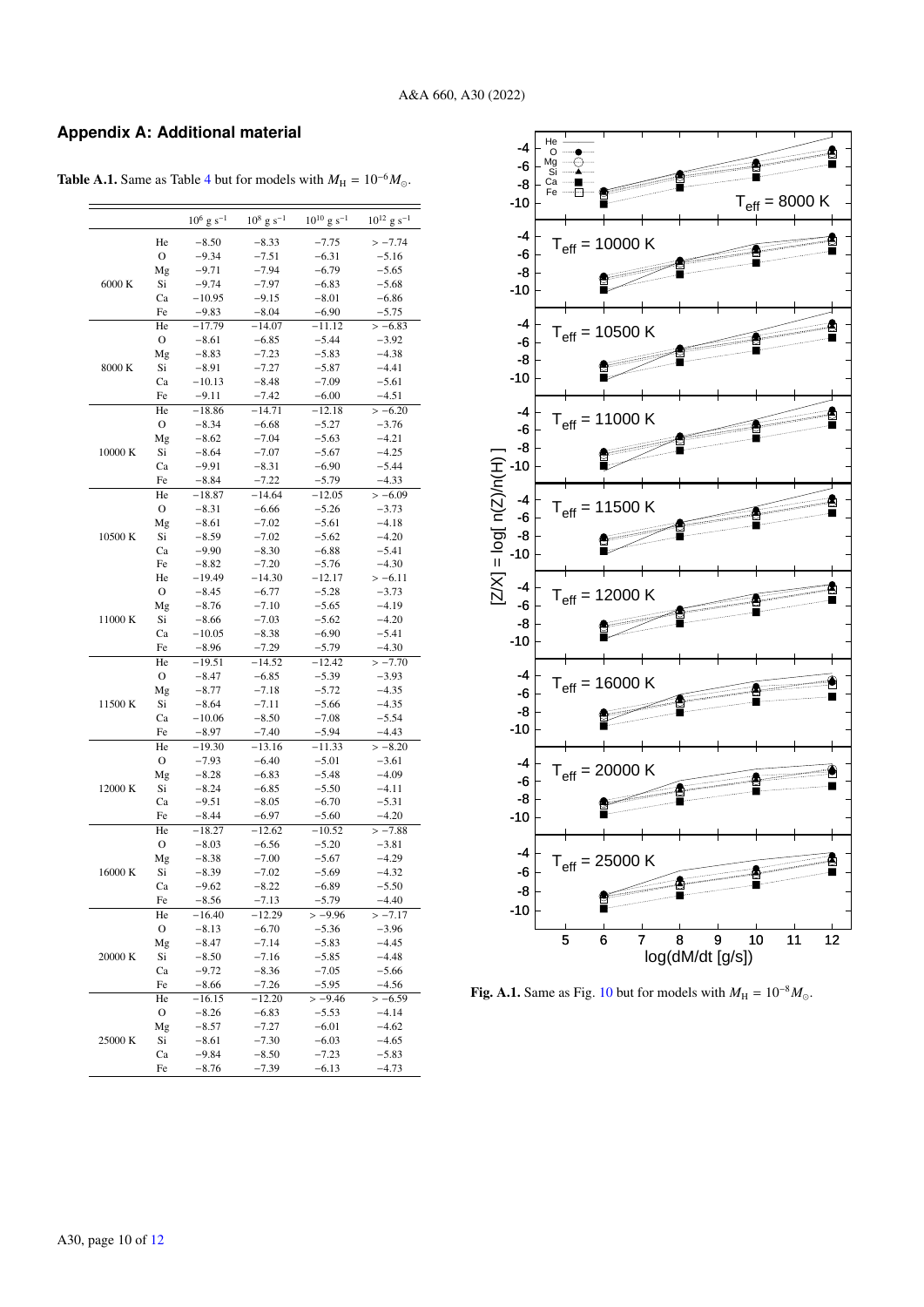Table A.2. Same as Table 4 but for models with  $M_H = 10^{-8} M_{\odot}$ . Table A.3. Same as Table 4 but for models with  $M_H = 10^{-10} M_{\odot}$ .

|         |              | $10^6$ g s <sup>-1</sup> | $10^8$ g s <sup>-1</sup> | $10^{10}$ g s <sup>-1</sup> | $10^{12}$ g s <sup>-1</sup> |
|---------|--------------|--------------------------|--------------------------|-----------------------------|-----------------------------|
|         | He           | $-8.65$                  | $-6.63$                  | $-4.81$                     | $>-2.70$                    |
|         | $\mathbf{O}$ | $-8.62$                  | $-6.72$                  | $-5.45$                     | $-3.99$                     |
|         | Mg           | $-8.81$                  | $-7.03$                  | $-5.89$                     | $-4.44$                     |
| 8000 K  | Si           | $-8.92$                  | $-7.07$                  | $-5.92$                     | $-4.48$                     |
|         | Ca           | $-10.12$                 | $-8.30$                  | $-7.15$                     | $-5.68$                     |
|         | Fe           | $-9.10$                  | $-7.27$                  | $-6.04$                     | $-4.59$                     |
|         | He           | $-10.24$                 | $-6.81$                  | $-4.78$                     | $> -3.96$                   |
|         | $\mathbf{O}$ | $-8.35$                  | $-6.60$                  | $-5.26$                     | $-3.92$                     |
|         | Mg           | $-8.62$                  | $-6.89$                  | $-5.64$                     | $-4.37$                     |
| 10000 K | Si           | $-8.65$                  | $-6.93$                  | $-5.68$                     | $-4.40$                     |
|         | Ca           | $-9.91$                  | $-8.19$                  | $-6.91$                     | $-5.59$                     |
|         | Fe           | $-8.85$                  | $-7.12$                  | $-5.79$                     | $-4.49$                     |
|         | He           | $-10.27$                 | $-6.77$                  | $-4.77$                     | $>-2.60$                    |
|         | $\mathbf O$  | $-8.32$                  | $-6.59$                  | $-5.25$                     | $-3.78$                     |
|         | Mg           | $-8.61$                  | $-6.89$                  | $-5.62$                     | $-4.23$                     |
| 10500 K | Si           | $-8.60$                  | $-6.90$                  | $-5.64$                     | $-4.26$                     |
|         | Ca           | $-9.90$                  | $-8.19$                  | $-6.89$                     | $-5.46$                     |
|         | Fe           | $-8.83$                  | $-7.11$                  | $-5.77$                     | $-4.35$                     |
|         | He           | $-10.54$                 | $-6.82$                  | $-4.80$                     | $>-2.62$                    |
|         | $\mathbf{O}$ | $-8.32$                  | $-6.61$                  | $-5.20$                     | $-3.72$                     |
|         | Mg           | $-8.65$                  | $-6.94$                  | $-5.61$                     | $-4.19$                     |
| 11000 K | Si           | $-8.59$                  | $-6.90$                  | $-5.59$                     | $-4.20$                     |
|         | Ca           | $-9.94$                  | $-8.25$                  | $-6.90$                     | $-5.42$                     |
|         | Fe           | $-8.86$                  | $-7.16$                  | $-5.77$                     | $-4.31$                     |
|         | He           | $-10.08$                 | $-6.51$                  | $-4.71$                     | $>-2.70$                    |
|         | $\mathbf O$  | $-8.07$                  | $-6.44$                  | $-5.11$                     | $-3.73$                     |
|         | Mg           | $-8.41$                  | $-6.81$                  | $-5.55$                     | $-4.18$                     |
| 11500 K | Si           | $-8.37$                  | $-6.82$                  | $-5.57$                     | $-4.20$                     |
|         | Ca           | $-9.66$                  | $-8.06$                  | $-6.81$                     | $-5.43$                     |
|         | Fe           | $-8.58$                  | $-6.99$                  | $-5.70$                     | $-4.32$                     |
|         | He           | $-9.73$                  | $-6.34$                  | $-4.64$                     | $>-3.60$                    |
|         | $\mathbf O$  | $-7.92$                  | $-6.33$                  | $-5.00$                     | $-3.64$                     |
|         | Mg           | $-8.25$                  | $-6.72$                  | $-5.47$                     | $-4.12$                     |
| 12000 K | Si           | $-8.22$                  | $-6.74$                  | $-5.49$                     | $-4.15$                     |
|         | Ca           | $-9.49$                  | $-7.94$                  | $-6.70$                     | $-5.33$                     |
|         | Fe           | $-8.42$                  | $-6.87$                  | $-5.59$                     | $-4.23$                     |
|         | He           | $-9.11$                  | $-6.09$                  | $-4.61$                     | $>-3.74$                    |
|         | $\mathbf O$  | $-8.01$                  | $-6.44$                  | $-5.18$                     | $-4.75$                     |
|         | Mg           | $-8.33$                  | $-6.86$                  | $-5.67$                     | $-4.54$                     |
| 16000 K | Si           | $-8.35$                  | $-6.88$                  | $-5.69$                     | $-4.44$                     |
|         | Ca           | $-9.59$                  | $-8.08$                  | $-6.90$                     | $-6.34$                     |
|         | Fe           | $-8.54$                  | $-6.98$                  | $-5.79$                     | $-5.01$                     |
|         | He           | $-8.73$                  | $-5.91$                  | $>-4.62$                    | $>-4.04$                    |
|         | $\mathbf O$  | $-8.11$                  | $-6.55$                  | $-5.36$                     | $-4.92$                     |
|         | Mg           | $-8.39$                  | $-7.02$                  | $-5.86$                     | $-4.67$                     |
| 20000 K | Si           | $-8.42$                  | $-7.04$                  | $-5.88$                     | $-4.57$                     |
|         | Ca           | $-9.66$                  | $-8.21$                  | $-7.07$                     | $-6.51$                     |
|         | Fe           | $-8.62$                  | $-7.11$                  | $-5.97$                     | $-5.15$                     |
|         | He           | $-8.40$                  | $-5.80$                  | $\frac{-4.70}{2}$           | $>-3.91$                    |
|         | $\mathbf O$  | $-8.22$                  | $-6.68$                  | $-5.55$                     | $-4.23$                     |
|         | Mg           | $-8.47$                  | $-7.22$                  | $-6.07$                     | $-4.72$                     |
| 25000 K | Si           | $-8.51$                  | $-7.24$                  | $-6.09$                     | $-4.75$                     |
|         | Ca           | $-9.76$                  | $-8.38$                  | $-7.28$                     | $-5.93$                     |
|         | Fe           | $-8.70$                  | $-7.28$                  | $-6.18$                     | $-4.82$                     |
|         |              |                          |                          |                             |                             |

|         |                        | $10^6$ g s <sup>-1</sup> | $10^8$ g s <sup>-1</sup> | $10^{10}$ g s <sup>-1</sup> |
|---------|------------------------|--------------------------|--------------------------|-----------------------------|
|         | He                     | $-7.59$                  | $-6.35$                  | -4.49                       |
|         | $\mathcal{O}$          | $-8.31$                  | $-6.47$                  | $-4.87$                     |
|         | Mg                     | $-8.60$                  | $-6.68$                  | $-4.94$                     |
| 10000 K | Si                     | $-8.55$                  | $-6.71$                  | $-4.97$                     |
|         | Ca                     | $-9.88$                  | $-8.03$                  | $-6.37$                     |
|         | Fe                     | $-8.80$                  | $-6.94$                  | $-5.23$                     |
|         | He                     | $-8.31$                  | $-6.30$                  | $-4.49$                     |
|         | $\overline{O}$         | $-8.28$                  | $-6.48$                  | $-4.83$                     |
|         | Mg                     | $-8.58$                  | $-6.70$                  | $-4.95$                     |
| 10500 K | Si                     | $-8.50$                  | $-6.66$                  | $-4.86$                     |
|         | Ca                     | $-9.86$                  | $-8.05$                  | $-6.38$                     |
|         | Fe                     | $-8.78$                  | $-6.96$                  | $-5.24$                     |
|         | He                     | $-8.76$                  | $-6.54$                  | $-4.50$                     |
|         | $\mathcal{O}$          | $-8.55$                  | $-6.80$                  | $-4.86$                     |
|         | Mg                     | $-8.86$                  | $-7.02$                  | $-5.17$                     |
| 11000 K | Si                     | $-8.70$                  | $-6.88$                  | $-4.98$                     |
|         | Ca                     | $-10.16$                 | $-8.37$                  | $-6.48$                     |
|         | Fe                     | $-9.07$                  | $-7.28$                  | $-5.36$                     |
|         | He                     | $-8.21$                  | $-5.98$                  | $-4.15$                     |
|         | $\overline{O}$         | $-8.03$                  | $-6.24$                  | $-4.50$                     |
|         | Mg                     | $-8.34$                  | $-6.48$                  | $-4.69$                     |
| 11500 K | Si                     | $-8.24$                  | $-6.48$                  | $-4.76$                     |
|         | Ca                     | $-9.59$                  | $-7.75$                  | $-6.06$                     |
|         | Fe                     | $-8.51$                  | $-6.71$                  | $-5.02$                     |
|         | $\overline{\text{He}}$ | $-9.68$                  | $-6.96$                  | $-3.74$                     |
|         | $\mathcal{O}$          | $-9.76$                  | $-7.87$                  | $-4.27$                     |
|         | Mg                     | $-9.21$                  | $-7.17$                  | $-4.65$                     |
| 12000 K | Si                     | $-9.16$                  | $-7.17$                  | $-4.68$                     |
|         | Ca                     | $-10.95$                 | $-8.98$                  | $-5.90$                     |
|         | Fe                     | $-9.75$                  | $-7.82$                  | $-4.81$                     |
|         | $\overline{He}$        | $-9.55$                  | $-7.04$                  | $-3.45$                     |
|         | O                      | $-9.73$                  | $-7.59$                  | -4.26                       |
|         | Mg                     | $-9.40$                  | $-7.22$                  | $-4.65$                     |
| 16000 K | Si                     | $-9.16$                  | $-7.04$                  | $-4.67$                     |
|         | Ca                     | $-11.33$                 | $-9.15$                  | $-5.89$                     |
|         | Fe                     | $-10.19$                 | $-8.02$                  | $-4.82$                     |
|         | He                     | $-9.56$                  | $-6.93$                  | $-3.38$                     |
|         | $\overline{O}$         | $-9.75$                  | $-7.60$                  | $-4.29$                     |
|         | Mg                     | $-9.40$                  | $-7.22$                  | -4.73                       |
| 20000 K | Si                     | $-9.12$                  | $-6.99$                  | $-4.70$                     |
|         | Ca                     | $-11.34$                 | $-9.16$                  | $-5.93$                     |
|         | Fe                     | $-10.20$                 | $-8.03$                  | $-4.85$                     |
|         | He                     | $-9.35$                  | $-5.68$                  | $-3.38$                     |
|         | O                      | $-9.76$                  | $-5.94$                  | $-4.31$                     |
|         | Mg                     | $-9.41$                  | $-6.14$                  | $-4.74$                     |
| 25000 K | Si                     | $-9.03$                  | $-6.22$                  | -4.73                       |
|         | Ca                     | $-11.35$                 | $-7.44$                  | $-5.98$                     |
|         | Fe                     | $-10.20$                 | $-6.46$                  | $-4.82$                     |
|         |                        |                          |                          |                             |